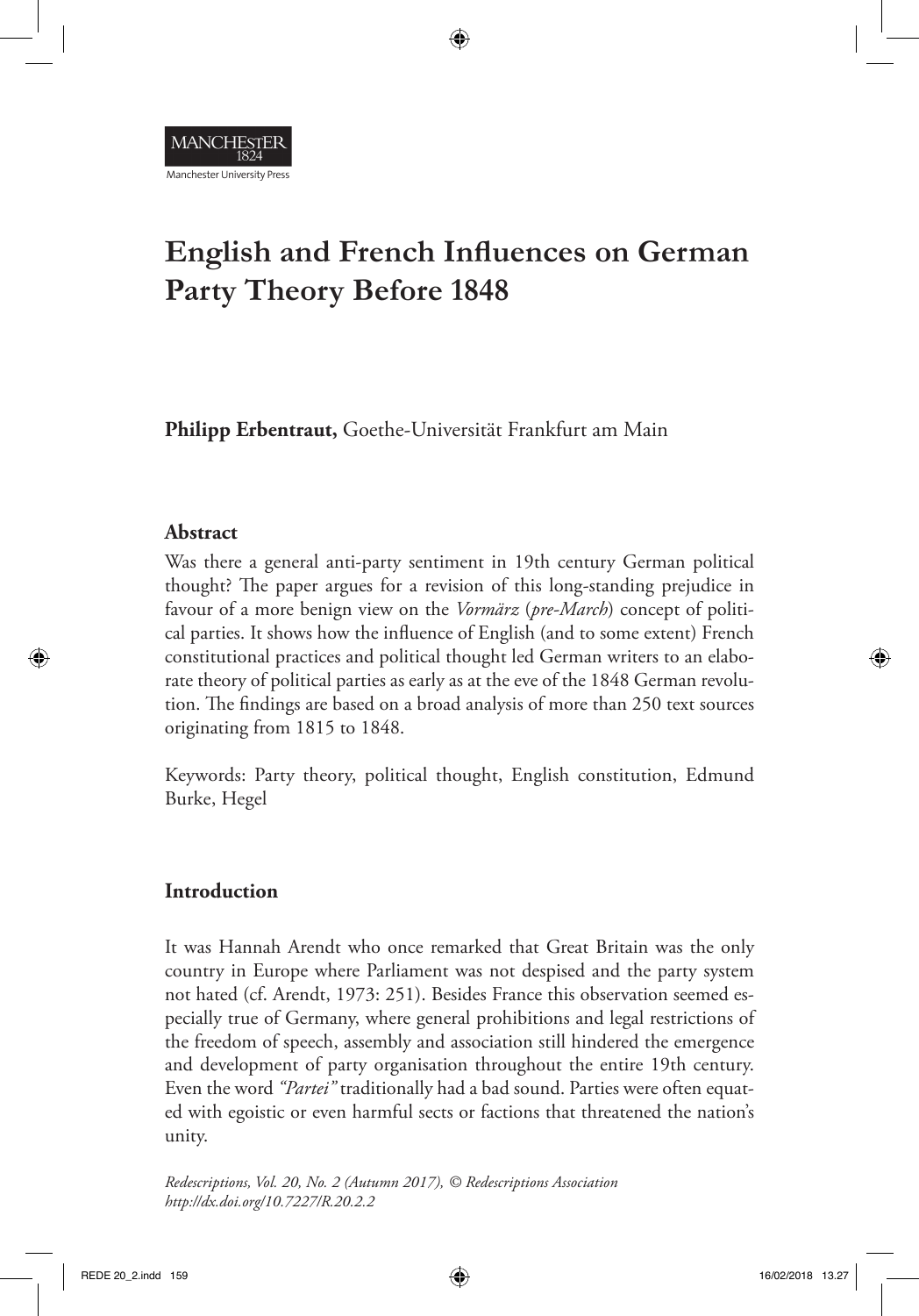To make things worse, the absence of supporting constitutional factors hindered the formation of organised parties in *Vormärz* Germany, because the parliamentary system of government as a prerequisite for party competition was not established before the revolution of 1848/49. The parliaments before 1848 were, with certain exceptions, estate diets, with no proper elections, limited status-based suffrage and barely developed forms of parliamentary procedure and debate. This is the main reason why those who spoke about parties and understood their role referred above all to Britain and France.

Only on the level of the constitutionally advanced single states, especially in southern Germany, for example in Baden, Württemberg or Bavaria, could "apocryphal forms of a political party system" (Huber, 1988: II, 319) emerge. Their organisational consolidation was in fact hampered by an absolute party ban, which was issued in 1832 throughout the German Confederation in response to the Hambach Festival (cf. Huber, 1978: I, 134). Before that the Carlsbad Decrees of 1819 had already undermined the groundwork of a free party system due to their numerous restrictions of civil rights. Thus, most of the texts discussed here were written under the conditions of censorship. Even the glorification of foreign parties had been criminalised by this time (cf. Huber 1978: I, 106).

It is therefore unsurprising that those browsing through the handbooks and encyclopaedias of that time will find some urgent warnings against the "forming of parties" (das *Parteimachen*) or the even worse attitudes of *Parteiwuth, Partheisucht* or *Partheigeist,* which could all be translated as extreme and therefore harmful forms of blind and reckless partisanship. For example, under the heading of "Partei" the famous *Brockhaus* encyclopaedia says in its 1846 edition that there is "nothing to be said against the natural development and cohesion of parties formed by those bound together by identical views and aspirations, but a great deal against organised parties which act with conscious calculation" (Partei, 1846: 730). Consciously combining into a party and deliberately organising one were thought to lead to great evils. The article therefore continues: "It is a rightful requirement that the government of a state should stand above parties. It should strive, like everyone, for impartiality [...]" (Partei, 1846: 730).

160 Even today, when the importance of the *Brockhaus* "party ban" is overestimated and some ambiguous passages from the same few antiliberal "classics" are consistently taken out of context, there is a widespread consensus expressed in the relevant academic literature that something like a general anti-party sentiment is to be found in German political thought during the 19th century. Hence the German *Vormärz* writers in general are accused of having interpreted parties first and foremost as loose associations of ideologically like-minded persons (*Gesinnungsgemeinschaften*) being unable or unwilling to tolerate real political groups. "Parties meant to them more or less intellectual constructs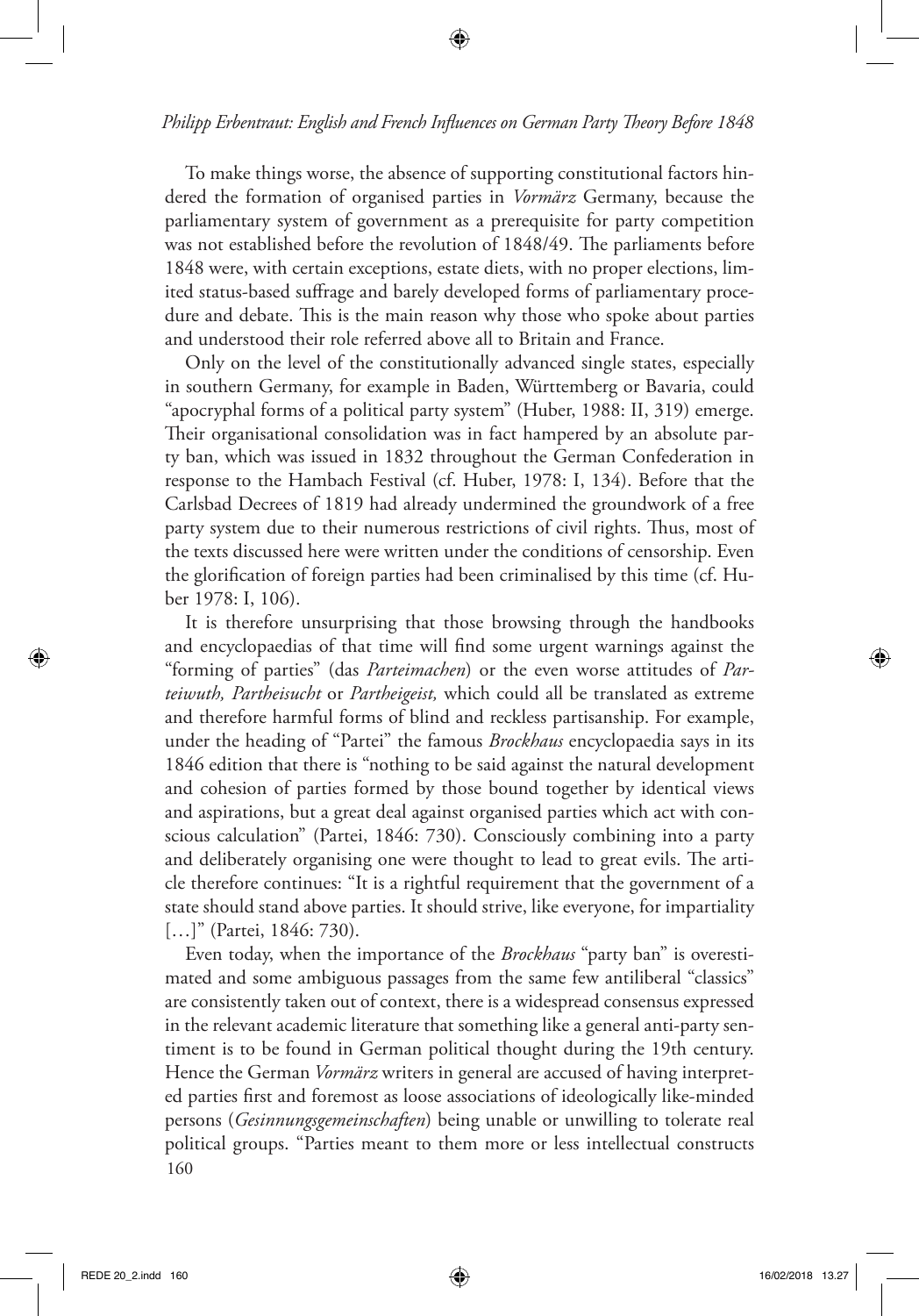(*Gedankengebilde*), dialectical moments in the process of intellectual history", it is said for example in a frequently cited publication by the historian Theodor Schieder (1974: 117). The concept of "*Partei*" allegedly had "something infamous" (Siemann, 1985: 91). They were not seen as being "natural", for which reason almost everyone had stressed the "low value" (Hörner, 1987: 334) of the parties. "No social or political grouping wanted to call themselves a party" (Hardtwig, 1985: 138). Parties were perceived "as an expression of special interests in conflict with the common good". It was therefore not surprising that "the German constitutional theory only rudimentarily dealt with the problem of political parties in Vormärz." (Botzenhart, 1977: 315 f.) However, these assumptions are wrong.

By this I do not challenge the existence of relevant research having previously stressed that the necessity of parties was pointed out by various *Vormärz*  authors (e.g. Backes, 2000: 381 ff.; von Beyme, 1978: 710; Essbach, 1988: 158). Although they were never in the foreground, the theoretical proponents of parties were not completely concealed. But the vast majority of existing conceptual histories of "Partei" have without any doubt emphasised the pejorative semantics and the dismissive use of the word. Given this party prudery Klaus von Beyme aptly spoke of the "history of a discriminatory term" (von Beyme, 1978: 732).

 On the contrary, in this paper I wish to show how the influence of English and French constitutional practices and political thought led German writers to a friendlier and more realistic perception of the role of political parties in state and civil society even long before the 1848 German revolution. In detail these influences refer to (1) the benefit of parties for a healthy political system instead of any particular faction, (2) the necessity of opposition and party competition within the legislative assemblies of that time and (3) the justification of political parties in government.

These findings are based on a broad analysis of more than 250 German text sources originating from 1815 to 1848. Contemporary monographs and pamphlets were also part of the text corpus, as well as magazines, periodicals and lexicon contributions, but also relevant letters, songs and poems (cf. Erbentraut, 2016: 22 ff.). Being part of contemporary bibliographies (cf. von Mohl, 1858: III, 733 ff.; Walther, 1854; Pölitz, 1835) most of these sources from journalism and theories of the state were already known to researchers in this field. In addition, the ongoing digitalisation also favoured the search for new texts. So the vast majority of the sources listed in the bibliography can be easily accessed by a simple search query on Google Books. However, the study did not have to make a fundamental new discovery of the material. The state theory corpus of the *Vormärz* time had already been well developed, but had not yet been examined systematically from the perspective of party theory.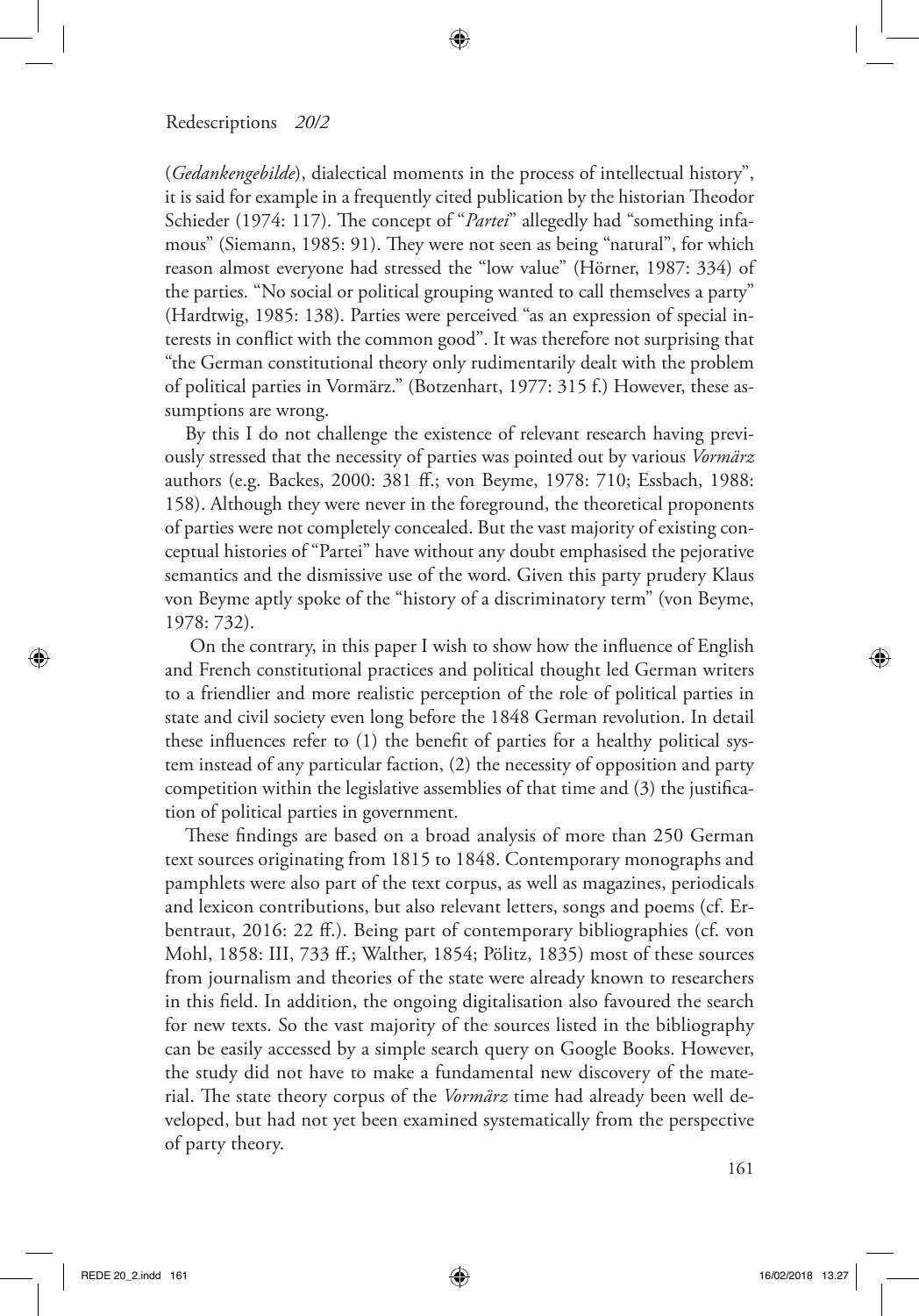In principle, therefore, all the texts that contain normative statements about political parties could be considered from the investigation period. The requirements of what can be called a party *theory*, however, were to be limited to a minimum of level of abstraction, systematics and consistency. According to the old definition by George Sabine a political theory consists of three elements: a description of the facts, a thesis about causal relations and a hypothesis about what ought to be done (cf. Sabine, 1969: 12). As Klaus von Beyme already put it, this definition has the virtue of not being too narrowly positivistic, thereby avoiding the exclusion of older types of nineteenth-century "theories" in which the normative assessment about what ought to be done plays a greater role than in most contemporary theories of political thought (cf. von Beyme, 1985: 73).

In the light of this definition I argue for a revision of our verdict on the *Vormärz* idea of political parties in favour of a more benign view. Contrary to the long-standing prejudice there is no general anti-party sentiment in 19th century German political thought. Instead, there existed a differentiated theory of political parties already on the eve of the 1848 revolution based on a fundamentally neutral or even positive concept of political parties. This understanding was not confined to some individual authors or only the political left, but rather forms a basic feature of *Vormärz* political theorists across all political camps.

So the vast majority of the texts analysed were in favour of parties. By chance I noticed that a considerable number of them supported political parties and party competition referring explicitly to English and sometimes also French ideas or forms of parliamentary government. These voices will be presented here – most of them probably for the first time – in English.<sup>1</sup>

# **Factions No More: The Benefit of Parties for a Healthy Political System**

In 1972 the Canadian political scientist J. A. W. Gunn published a textbook including extracts from 74 historical writings on political parties. These works, mainly written by either relatively obscure or unidentified authors, revealed a dramatic change in the perception of political parties in early 18th century England. As Gunn explained in the preface of his book he wanted to show his dissatisfaction with the common judgment "that no one before Burke had much of interest to say about political parties" (Gunn, 1972: xi). Since the ignorance of those obscure statements had caused research to underestimate the way in which and extent to which parties and party conflict were defended even early in the century.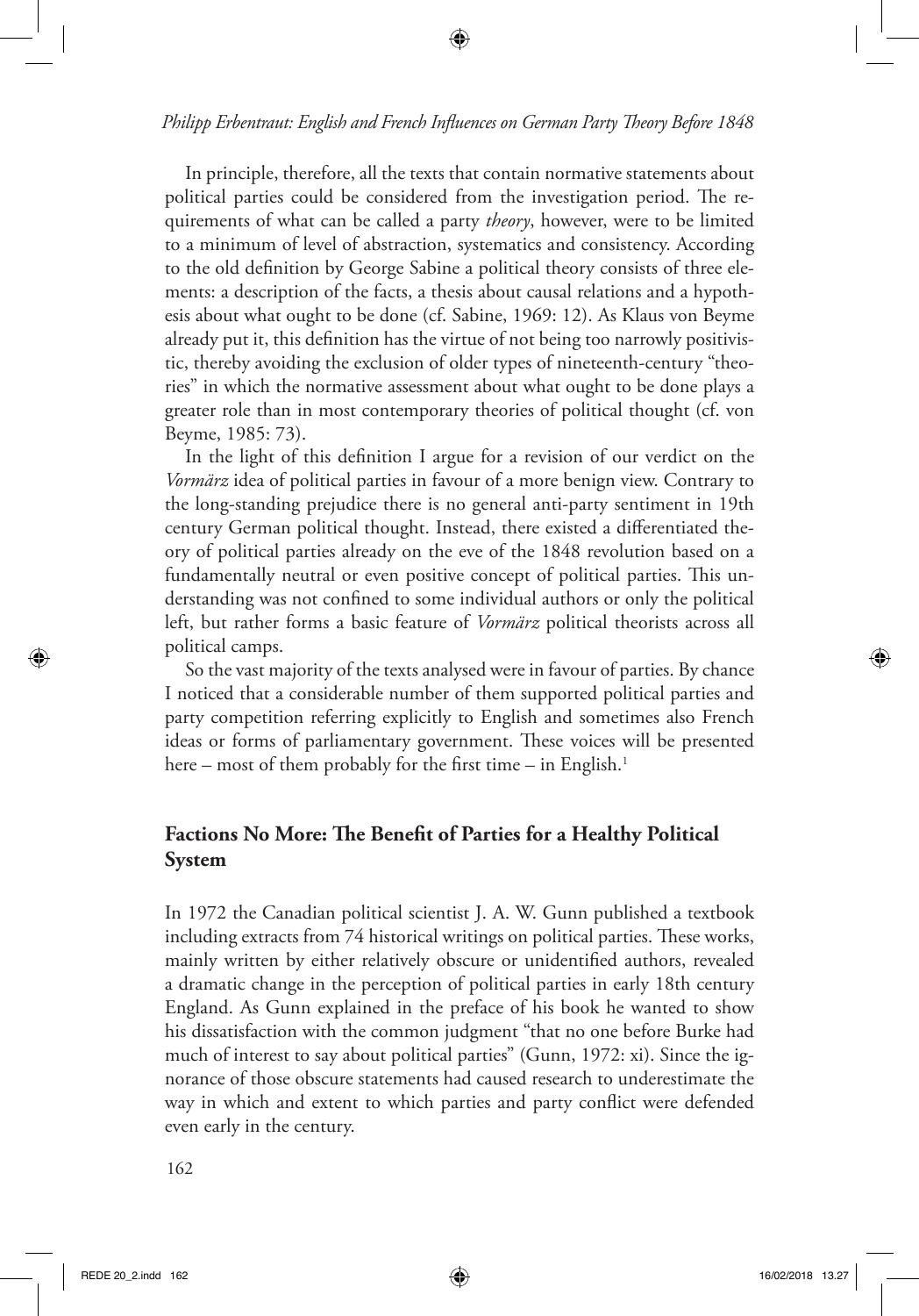Here and today we can determine a very similar development when it comes to the political thought and the linguistic usage in *Vormärz* Germany – 100 years later. With the beginning of the 19th century the word "*Partei*" gradually became common in the German political language and was used now more often in a neutral or even positive connotation throughout all political camps. Disapproval and suspicion that had been deposited on the concept of *Partei* over the past centuries apparently was unloaded to the "faction" (*Faktion*): a word that had been used as a synonym for a long time before, but now became an expression for political groups using unscrupulous methods to pursue their selfish interests ignoring the common good. Political parties on the contrary became more and more appreciated as appropriate instruments for the desired realisation of progress, freedom and the sovereignty of the people, especially in the writings of democratic and liberal authors. The party supporters also argued the open competition of different interests would reliably promote the greatest political talents to power and in this way guarantee overall better policy results. Those who denied this connection were asked by the Young Hegelian publisher Arnold Ruge to answer the question "why England with its harsh party opposites has become the most important state of the present" (Ruge, 1842: 1180). The liberal travel writer Friedrich Murhard also claimed in the *Staatslexikon* that England had climbed "the highest peak of power and national welfare" just at the moment when "the whole nation had been divided the most violently into counterparties" (Murhard, 1846: 357). Marx and Engels in turn commissioned the Communist Party the world-historical mission to overthrow the bourgeoisie and prepare the victory of the proletariat. As a role model for the proletarian parties the well-organised English Chartists are mentioned several times, because "they have seats in Parliament" (MEW 4, 352). At least parties were accepted as a necessary evil even by some conservatives such as the publisher and literature historian Victor Aimé Huber who called for the organisation of a German conservative party as early as 1841 (seven years before the Communist Manifesto!) and thereby for the first time developed the idea of a public financing of political parties (cf. Huber, 1841).

The complexity and elaborateness of those theoretical approaches are particularly noteworthy. The core argument of a generally positive attitude towards parties among German theorists can even be sharpened by a distinction between the onomasiological and semasiological dimension of the authors' findings, because a significant part of this early party discourse was carried by quite different wordings, for example the concepts of "Assoziation", "Klub" or "Verein" (cf. Backes, 2000: 404 f.; Botzenhart, 1977: 319). It is certainly a matter of party theories avant la lettre, which remain hidden to those only taking the word "Partei" into account. Actually, for a long time the concept of "Partei" had been negatively connoted, even among those politicians, scholars,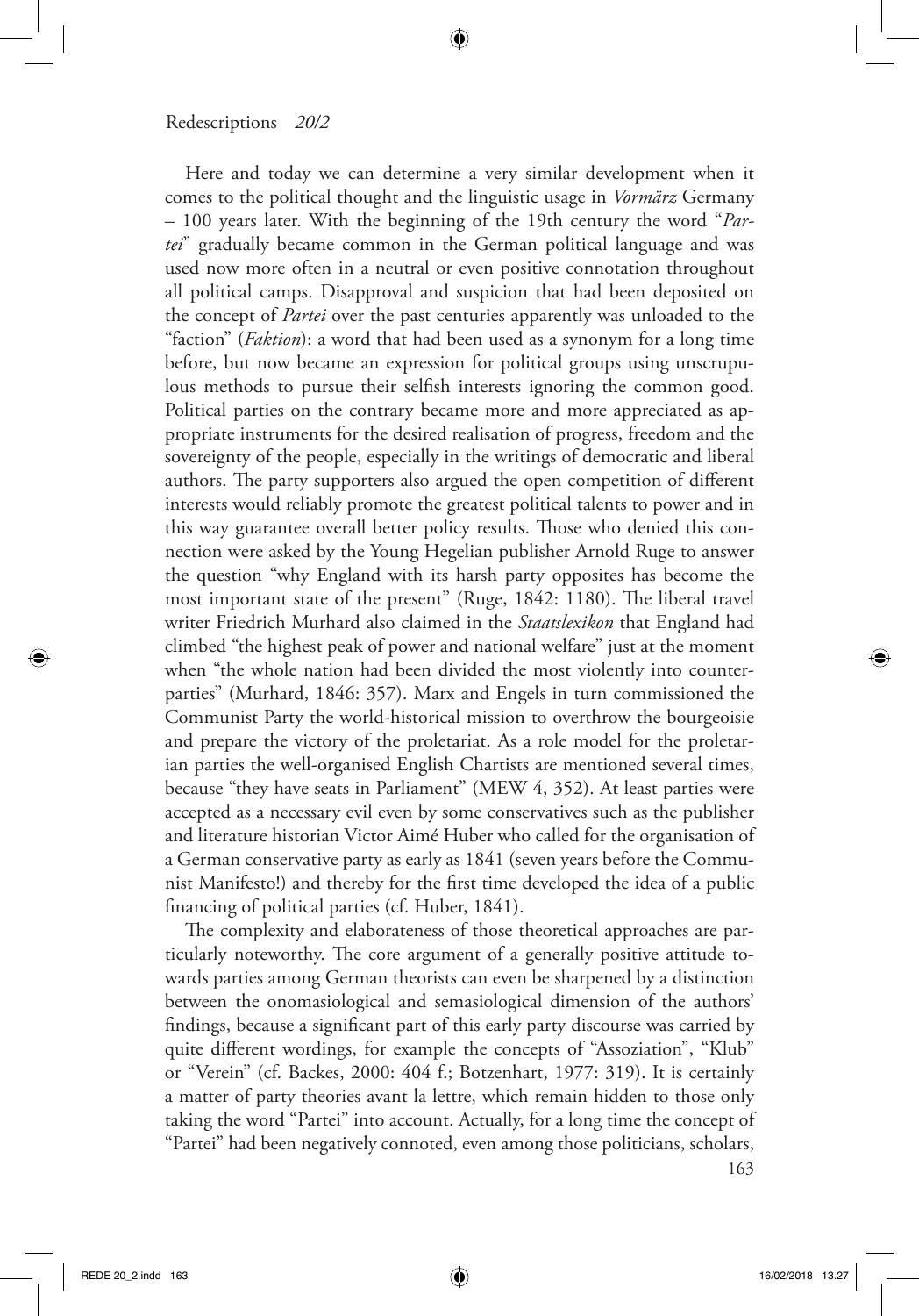journalists who argued in favour of parliamentary government and political participation in institutionalised form, and thus, in fact, were pro-parties. It should also be borne in mind that parties were banned by that time and public partisanship was therefore risky. Hence, existing anti-party rhetoric, on its own, cannot be regarded as a proof of a deeper anti-party sentiment. In this context as early as the beginning of the 1830s even the formerly very rare selfdescription of *Vormärz* contemporaries as members of a "Partei" ("Parteimänner") became common. Especially in opposition circles, the term "Parteimann" was no longer regarded as blame, but as praise. Being a party member: "what else does it mean but to have an opinion, to advertise it and to make it valid", Heinrich von Gagern says in 1834 (1834/1959: 133).

In this intellectual process the great majority of writers were open to foreign influences of western origins. And obviously it was the British Parliament, with its rich traditions of fruitful party contest between Whigs and Tories, which formed a major point of attraction to many authors. One of the most interesting intellectual characters in this transnational debate was by no doubt Hegel. For the philosopher Georg Wilhelm Friedrich Hegel is usually identified as the main opponent of political parties and opposition in general among contemporary political theorists in 19th century Germany.

But if we take a closer look on how the author used the concept of political parties we will find that Hegel had both a positive idea of intermediate organisations and a negative one. The competition of parties representing a substantial social interest is advocated as beneficial for the common good by Hegel. Where however he warns against the dangerous consequences resulting from groups acting by force for their particular interests he generally uses the term "faction" (*Faktion*). As a historical example of a faction he mentions several times the aggressive behaviour of the Jacobins in the election meetings during the French Revolution that deterred the honest citizens from making use of the their suffrage: "[…] and what should have been the result of a general election indeed was only a product of a faction that did not represent the public opinion but exactly the opposite" (Student lecture notes Griesheim, 1824/25: 717). The English parliamentary parties however were by no means "factions", because "they stand within the same public interest, and so far a change of government has had major consequences for foreign affairs, related to war and peace, rather than to domestic policies" (GW 16, 393).

164 Hegel explicitly praises the stability of the English constitution based on the highly-developed party system. So even if the Parliament was divided into two competing parties, he argued, the executive power only suffered "superficial fluctuations, […] no essential cleavage on principles; a new ministry belongs to the same class of interests and statesmen as the preceding one" (GW 16, 398). The main reason for this political consistency was to be found in the social homogeneity of the ruling class in England. In spite of the given intensity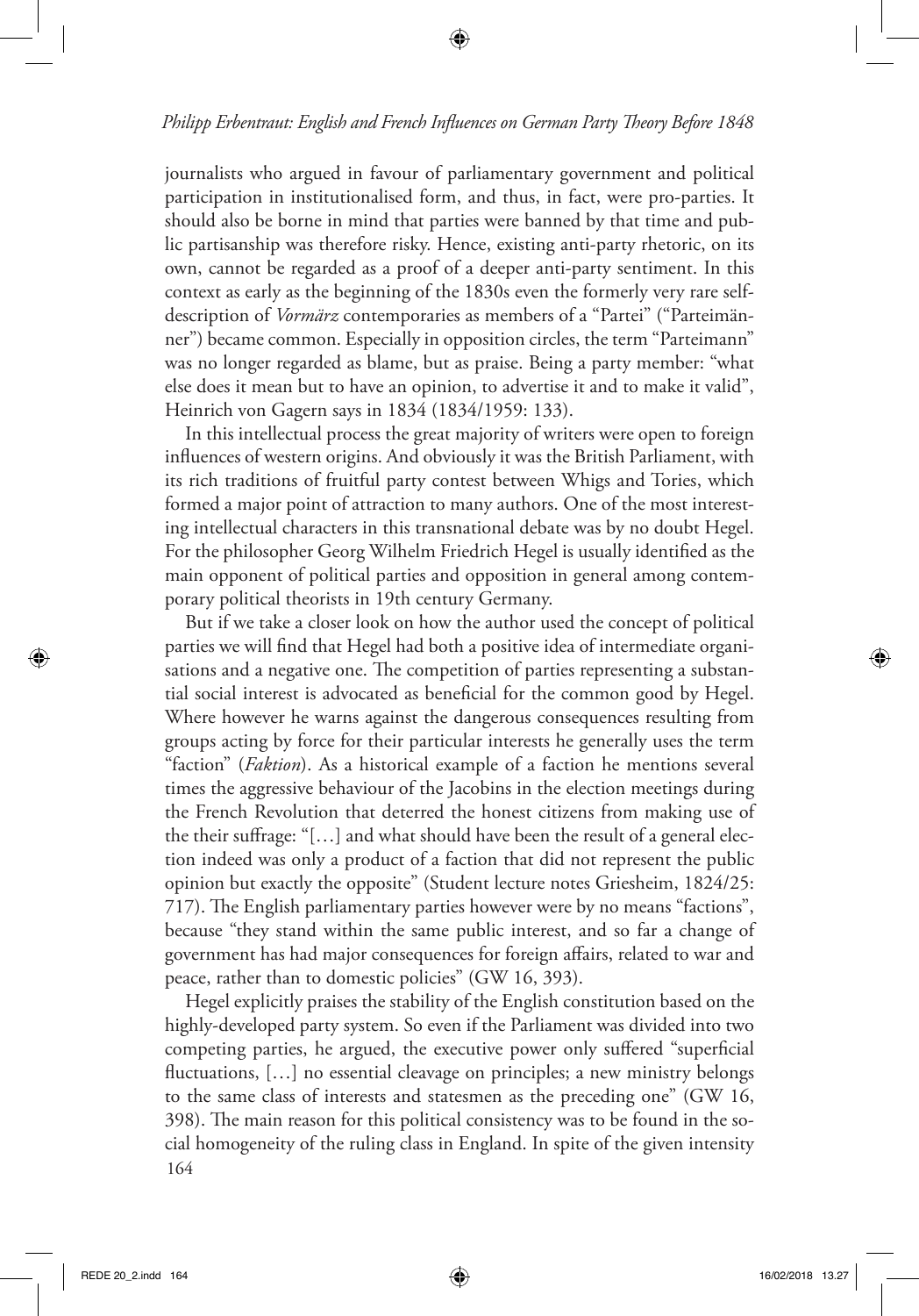of party competition the preservation of the English constitution as a whole was never challenged by the contenders.

At almost the same time we find similar ideas concerning the beneficial characteristics of the English party system in the works of Friedrich Bülau, a conservative professor of philosophy at the University of Leipzig. In an essay published in the journal *Vaterland* in September 1831 Bülau writes about the "game of parties" in England: they "agree on the essential fundamentals of public life […] given a dissent on foreign affairs, solely being at never-resting loggerheads which of them should take over the rudder of the ship of state." And asking for the success of the English constitution he elsewhere remarks: "Isn't the very situation in England based on the nowhere else visible existence of two old and powerful parties, that may well differ in persons, but only few in the principles and on the fact that the rich rule there" (quoted from Klenk, 1932: 22, 33). Hence, Bülau knew that "governing in England is an aristocratic business" (Bülau, 1843: 7). So it was not the case that the House of Lords represented the aristocracy, the House of Commons the democracy, but the "aristocracy is in the House of Commons as well as in the House of Lords and in both of these democracy is nowhere in the government where it does not belong" (Bülau, 1843: 13 f.).

This precise analysis of the English representative system contradicts the opinion as expressed in the older research literature arguing that the overwhelming majority of German *Vormärz* liberals misinterpreted the English constitution in favour of their own political ideals either in the form of an old feudal state led by The King or in terms of a mixed government consisting of democratic (House of Commons), aristocratic (House of Lords) and monarchic (the Crown) elements (cf. Wilhelm, 1928: 193 ff). Rather many early German writers in the first half of 19th century know: England is a Party State with two grand old parties alternating in the roles of government and opposition in its powerful Parliament for the purpose of freedom, progress and democracy.<sup>2</sup>

The view that the homogeneous social structure of the political class was crucial for the "picture of the great representative state life of England" (Mohl, 1846: 455) was also held by one of the leaders of the German *Vormärz* liberalism, the constitutional lawyer Robert von Mohl: "We see at the helm of the state a superior, worldly-wise and proud aristocracy that divides into two parties with different opinions and traditions concerning the measure of individual public liberties and certain governmental fundamentals, which however agree in all main issues of state life" (Mohl, 1846: 455). In this way the government could "instantly and without any shocks and disorder" pass on from the previous holders to leaders already designated in advance as soon as the majority circumstances in parliament changed: "Among these parties we see a close fight for the lead, but never a battle against the principle of authority" (Mohl,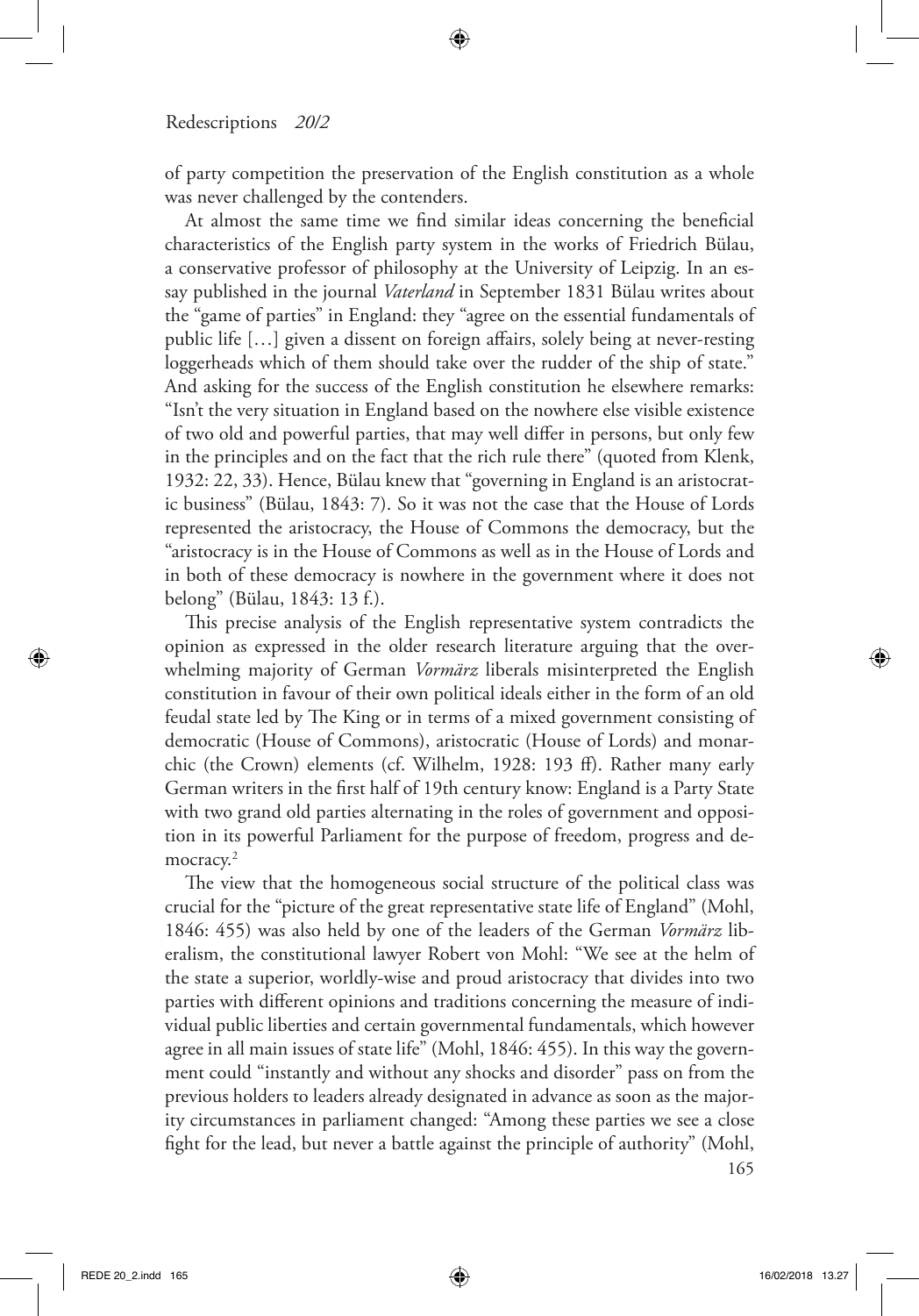1846: 455). Due to the prudence of its political institutions the English Party State achieved "morally as well as factually mammoth successes", which were gazed at by the other nations with "admiration and jealousy" (Mohl, 1846: 456).

The conceptual distinction between parties and factions, made by many authors during the 1840s, was already indicated in even earlier formulations by Friedrich Ancillon, the tutor of the Prussian crown prince and architect of Prussian foreign policies in the age of Metternich. According to Ancillon in 1828 "there were indeed parties in England which consider the issues from different points of view, although they converge in the principles, but no factions which try to inhibit, lame or destroy the intentions of the government" (Ancillon, 1828: 420).

Concerning the difference between the historically arisen constitution in England and elsewhere in Europe the Hessian and Prussian nobleman Ludwig zu Solms-Lich wrote in 1838 clairvoyantly: "Such a constitution can be applicable with benefit only in such places where historical development itself has formed parties that hold each other in balance and whose alternating victory does not jeopardise the state." Therefore, the representative system in England had borne better fruit than in France, "where the victory of one or the other party does not only cause a change of the administrative staff, but of dynasties" (Solms-Lich, 1838: 43).

In England the necessary and beneficial dispute between opposition and government was by no means "always a life-or-death struggle", as the liberal canon lawyer Sebald Brendel from Würzburg remarked, in which the adversaries individually are at war with each other, but "an honourable, even though sometimes passionate competition between two parties" on the basis of a fundamental political consensus on the preservation of the English constitution as a whole. It is not an issue of parties as factions here. On the contrary: "The members of the opposition even under the keenest competition do not lose track of England with its dignified constitution, the hallowed institutions and its community spirit and public virtues. It is their ambition never to stop being British." (Brendel, 1817: I, 94.)

166 Such a state-supporting understanding of the "party" was common to the English political philosophy as early as the emergence of Whigs and Tories as prototypes of modern parties from the second half of the 17th century (cf. Leonhard, 2002). In Edmund Burke's famous party definition in 1770 even the pursuit of power was called a legitimate concern: "Party is a body of men united, for promoting by their joint endeavours the national interest, upon some particular principle in which they are all agreed" (Burke, 1770/1981: II, 317). Partisanship now became the first duty of the patriot, since: "When bad men combine, the good must associate…" (Burke, 1770/ 1981: II, 315). Around 75 years later, it is said in apparent reference to Burke by the liberal Heinrich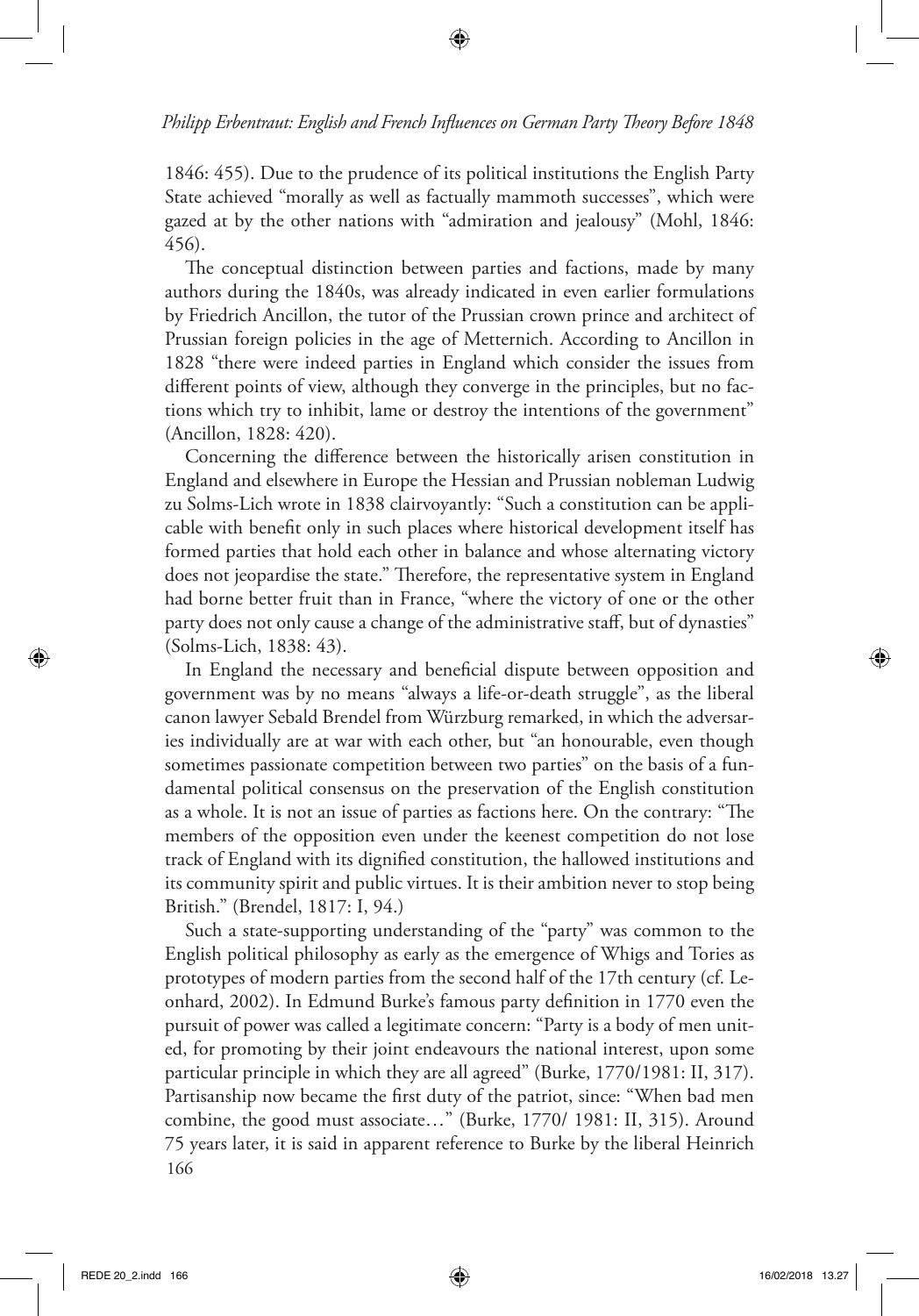von Gagern, the later President of the Frankfurt Parliament: "To take sides and act for one's conviction, that is to follow party purposes, is a patriotic and hence a moral duty" (von Gagern, 1845/ 1959: 299).

The politically divided Germany of the early 19th century on the other hand obviously had a lack of exactly this common public sense which Burke and his followers called essential for the political interaction of the whole and its parts. This lack of a common public sphere was even seen as the real reason for the political impotence of *Vormärz* Germany by contemporary observers. It revealed implicitly the superiority of the English Party State model in which the transformation of formerly private rights into a political community order had been successfully completed. The sometimes harsh criticism of German political conditions culminated in Hegel's dictum, "Germany is not a state any more" (GW 5, 6). But if not even the principal witness for the alleged antiparty sentiment in the political thought of the *Vormärz* was a staunch enemy of the party, what still remains of this prejudice?

## **The Necessity of Opposition and Party Competition Within Any Legislative Assembly**

Although among keen observers it was widely accepted that political parties played an important role for English parliamentarianism, the constitutional theory promoted by early German liberals, such as Carl von Rotteck, still seemed to leave little room for the acceptance of political parties in Germany. For Rotteck interpreted Parliament as a deliberative body for the identification of the general will (cf. Gall, 1973: 193). From this point of view the Parliament had to represent the society – the whole of society – against the state, embodied in the ruler. A Parliament that divided itself into competing groups would otherwise lose its right to exist. To this end the voters were supposed to give a free mandate to the deputies allowing them to decide all political questions without instructions and solely to the best of their knowledge (cf. Rotteck, 1819: 98 f.).

Indeed soon after the German Federal Act (*Deutsche Bundesakte*) promised in vague wordings the constitutional introduction of a popular representation by the estates of the country (*Landstände*) in 1815 the first writers started to criticise the early liberal view of a dualism between the government seen as a *pouvoir neutre* standing above all parties on the one hand and a self-contained parliamentary opposition representing the *Volk* on the other hand.

Referring to the constitutional practice in England and France the Baden statesman and later Foreign Minister Alexander von Dusch for example clearly turned against the old representation theory by Rotteck. In an anonymous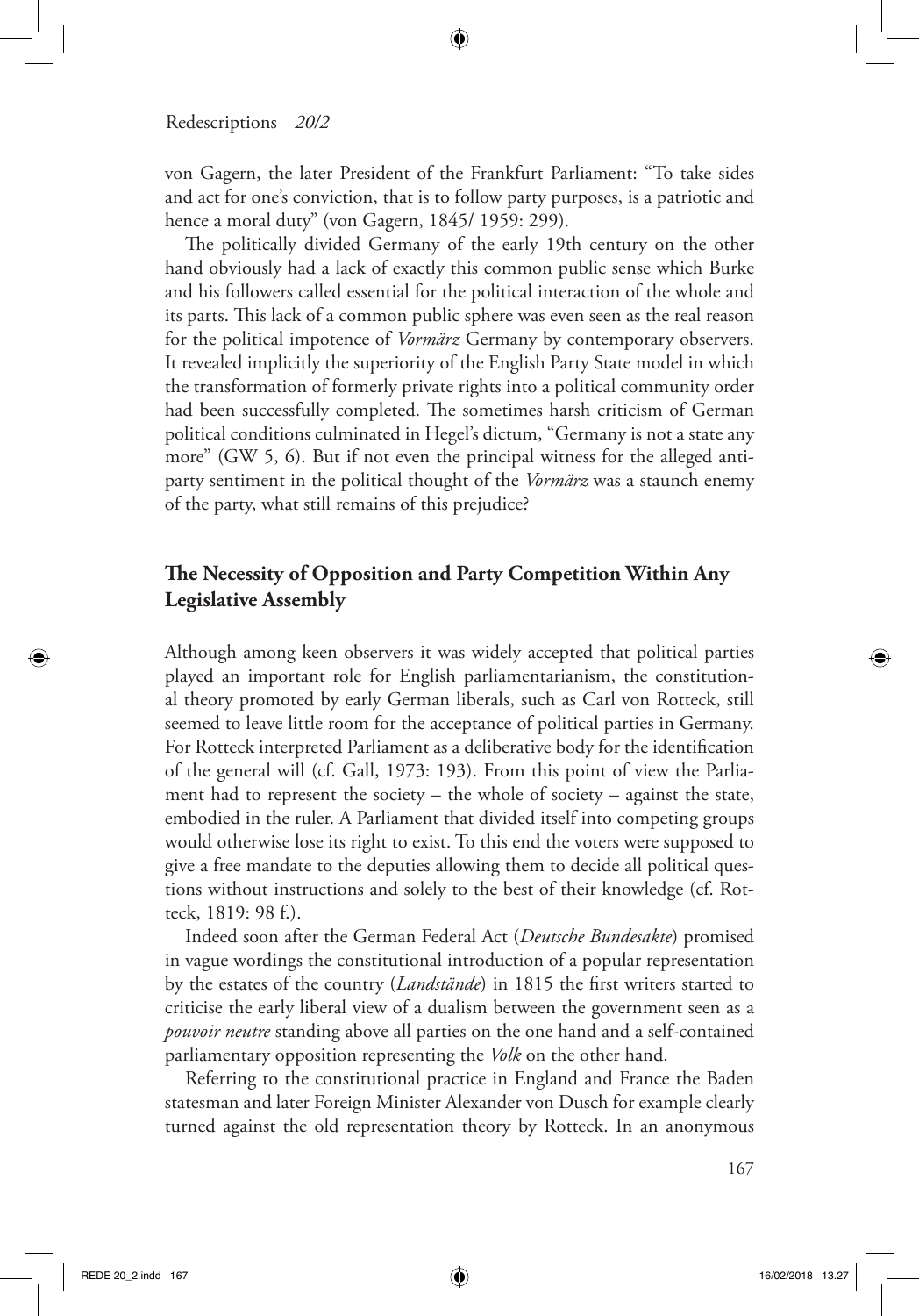published article in 1823 Dusch called the idea naïve that given a modern and complex society any deputy would be able to answer every single question solely based on his best knowledge (cf. Dusch, 1823: 10).

Note in contrast the astonishing misinterpretation of the English constitution by the well-known German historian and politician Friedrich Christoph Dahlmann, initiator of the protest of the seven professors of Göttingen (Göttingen Seven) against the abolition of the constitution of the Kingdom of Hanover by Ernest Augustus in 1837. In his main work *Politik* Dahlmann wrote in 1835: "Every assemblyman has the right to state his blatant opposition; he may prove his loyalty by Nay as well as Yes. But precisely because truth is his end he rejects systematic opposition (which they are also beginning to refrain from in England, as it is the sign of an unrefined constitution which is still partisan-biased), does not support forming a party of yes or nay, but votes every time to the best of his knowledge – *measures, not men*<sup>3</sup> , as long as somehow feasible" (Dahlmann, 1835: 152).

Dahlmann's party enmity and appeal to the conscience and best knowledge of the individual delegate seems even more obsolete, when it is contrasted with the sharp critique that Hegel practised against the old liberal dualistic conceptions nearly two decades before. In his lecture on "*Naturrecht und Staatswissenschaft*" which he held at the university of Heidelberg during winter semester 1817/18 this idea is rejected as unreal and absurd, because: "If the assembly is essentially unanimous against the government, the government must either break or dissolve, because this leads to disorganisation of the state, so the government as the authority must disperse the estates. If the assembly was unanimously in favour of the government it would not have achieved its objective" (Student lecture notes Wannemann, 1817/18: 205). Additionally Hegel noticed a little later in the *Philosophy of Law* it belonged to the "highly dangerous prejudices" to interpret the estates as an "opposition against the government, as if this was its significant position" (GW 14,1, § 302).

Instead Hegel localised the opposition within the national assembly itself. The main line of confrontation should therefore no longer pass between the chamber as a whole and an inviolable government but between different parliamentary groups within the House. As Hegel puts it: "There must be 3 parties in the assembly, 2 which almost face each other, one party of the people and another one, which always goes with the government, and then a significant 3rd party that is usually on the side of the ministry, but on the whole seems to be impartial" (Student lecture notes Wannemann, 1817/18: 205).

168 Following Dusch and Hegel finally it was the liberal German law professor and politician Carl Theodor Welcker who contradicted the dualistic theses by Dahlmann and his co-editor Rotteck in the *Rotteck-Welckersches Staatslexikon*, the bible of early German liberalism before 1848. The author saw intra-parliamentary groupings as normal and harmless and described them frequently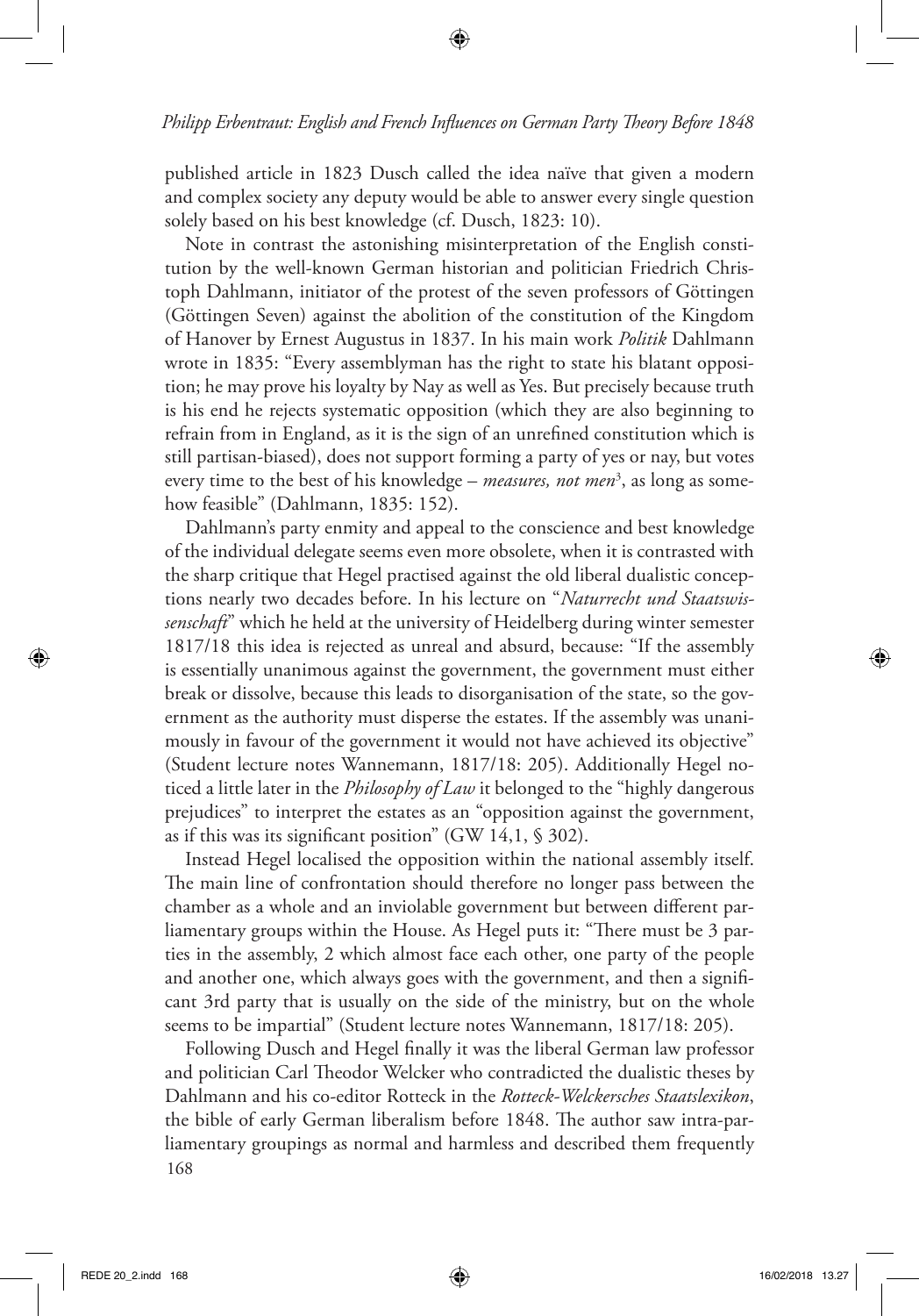as "inevitable", "healthy" or just lying in the "nature of things". He therefore writes in an article of the *Staatslexikon* in 1836: "As is known, the members of the representative assemblies usually divide themselves into different parties, called the ministerial and oppositional party in England. They also usually take seats next to each other in the chamber" (Welcker, 1836: 389). In France however the situation was a little different: "During the Restoration the so-called royalists sat to the right and the members of the opposition to the left." In the middle between both extremes soon a third party appeared which was called the "Centrum", which again consisted of a right and left wing. From Welcker's point of view the French multiparty system, even more than the English twoparty system, especially contained "a very natural shading of the unavoidable different views and directions" (Welcker, 1836: 390) within the assembly and also society as a whole. Similarly in an anonymously published pamphlet from the revolutionary year of 1848, France (not England!) was called the magnificent "playground of the political parties" because the French people were "Europe's most educated" (Anonymous, 1848: 1). To close one's eyes to these political facts seemed unwise and futile to the author.

Finally, it was Robert von Mohl who claimed in an essay published in 1846, "On the different conception of the representative system in England, France and Germany", there was no antagonism between the executive and legislative power in England, but the principle that the government was the political expression of the parliamentary majorities: "The ministry is only a joint committee from both Houses, consisting of the most excellent and influential members of the majority, but never an opposite or even hostile power to the parliament, sprouted from the ruler's personal will and views" (Mohl, 1846: 453). Under this "downright party rule" (Mohl, 1846: 455) the influence of the monarch was limited, the more so as he "even for a long time can be surrounded by ministers who do not agree with his own political opinion" (Mohl, 1846: 453).

Especially in France and Germany the design of the representative system was entirely different in this respect. So the introduction of popular representation in France was not based on mature historical foundations but rather on legal philosophy doctrines demanding a "sharp distinction and essential opposition between government and the elected representatives" (Mohl, 1846:  $456$ ).<sup>4</sup>

In fact the ministries in France usually obtained a majority as well. However this implied only the "necessity of subsequently gaining a specific number of members" (Mohl, 1846: 458). This difference, however, in Mohl's opinion completely changed the character of the elections. In England the nomination of candidates was an exclusive "party matter" and apart from few exceptions only "convinced party men" came into consideration for a seat whereas in France more flexible characters were in demand who regardless of any political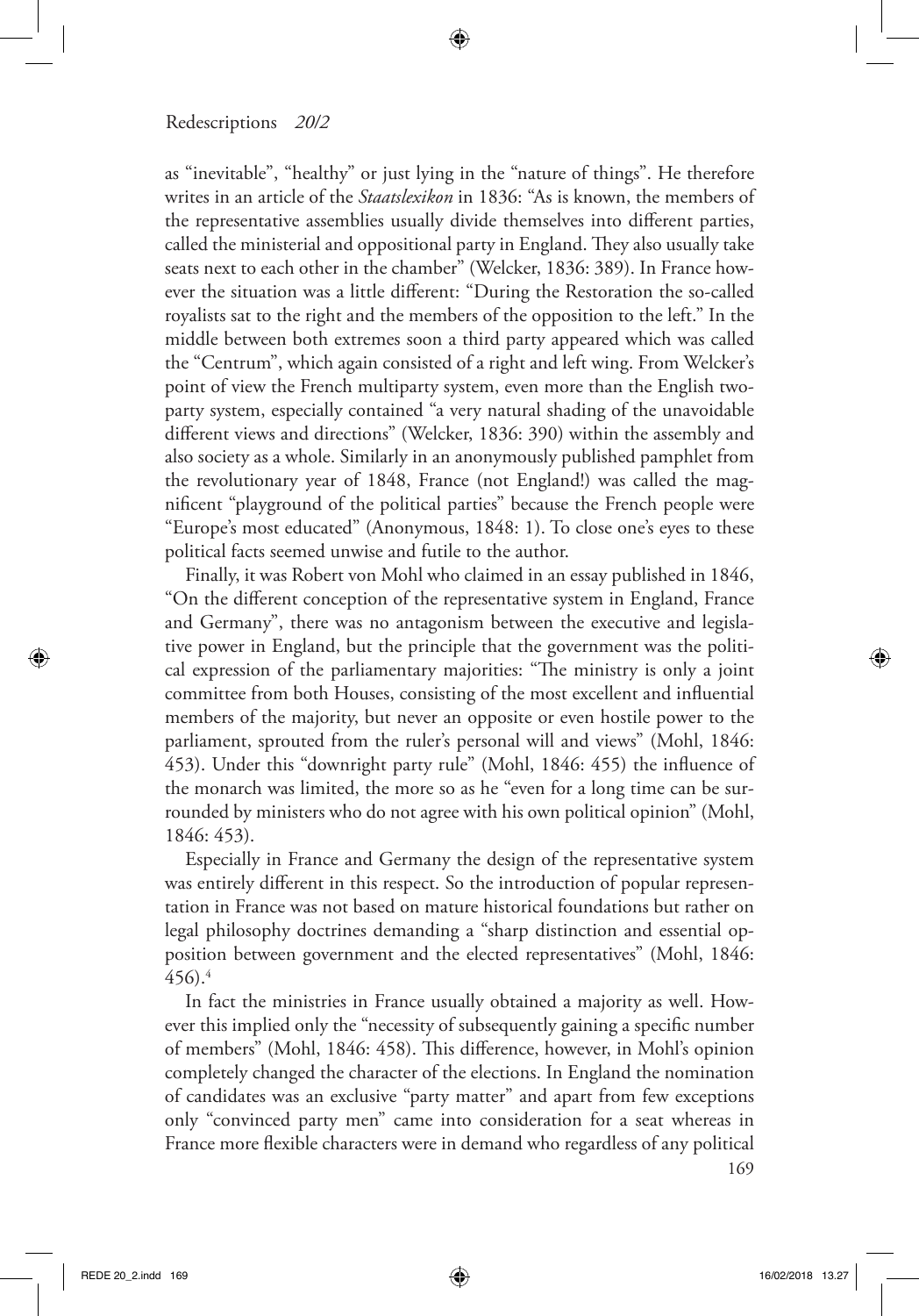change always were on the authority's side: "In England the ministerial majority is the victorious, proudly ruling party with its leaders at the top […] Being ministerial here only means that one belongs to the winning army at that moment, not that one has sold himself or is willing to support any given ruler" (Mohl, 1846: 458 f.). In France being in the opposition meant "a system or a character trait". In England it was only the "evidence of a suffered defeat" (Mohl, 1846: 459). In Germany at least the ministers were rarely leaders of a parliamentary group, but usually higher officials from the public administration and hence dependent on the ruler's personal will, which often resulted in a lack of political and programmatic homogeneity of the government. Or as Robert Mohl put it: "In Germany there are ministers, but no ministries" (Mohl, 1846: 466).

Mohl admitted that the allocation of the highest public offices being in the hands of the party leaders in Parliament implied a loss in the ruler's influence on the forming of the government. However, he denied that this was an act of humiliation for the Crown. On the contrary, the ruler's position "above all parties" granted him a "much higher and purer position" from which the idea could be maintained that "the ruler personally always wants the good and the bad and wrong took place against his wishes and without his participation". In such an unchanging "bright and inaccessible rest and highness" (Mohl, 1846: 481) ruled the kings of England.

#### **The Justification of Political Parties in Government**

In fact the constitutional reform that Mohl and others supported for Germany would have meant a clear subordination of the monarch under the political parties. In just that way the number of authors who called for a factual takeover of the authority by the political parties rose dramatically in *Vormärz*  Germany. As early as 1817 Sebald Brendel, a fairly unknown canon lawyer from Würzburg, had published a brilliant tract in two volumes named *Die Geschichte, das Wesen und der Werth der National-Repräsentation*.

Herein the author revealed himself as a secret admirer of the English party system. Brendel argued that even before the 1832 Reform Act the House of Commons with its competing political parties inside was the nation's centre of power "that sets the House of Lords in motion" (Brendel, 1817: II, 301). He starts his remarks with a critical assessment of the "limits of royal authority" (Brendel, 1817: I, 70) referring to the Crown's political and legal as well as financial dependence on the Parliament. The King might have had the formal right to wage war, but the additional costs had to be granted by the House of Commons. The King's prerogatives might have included the right to appoint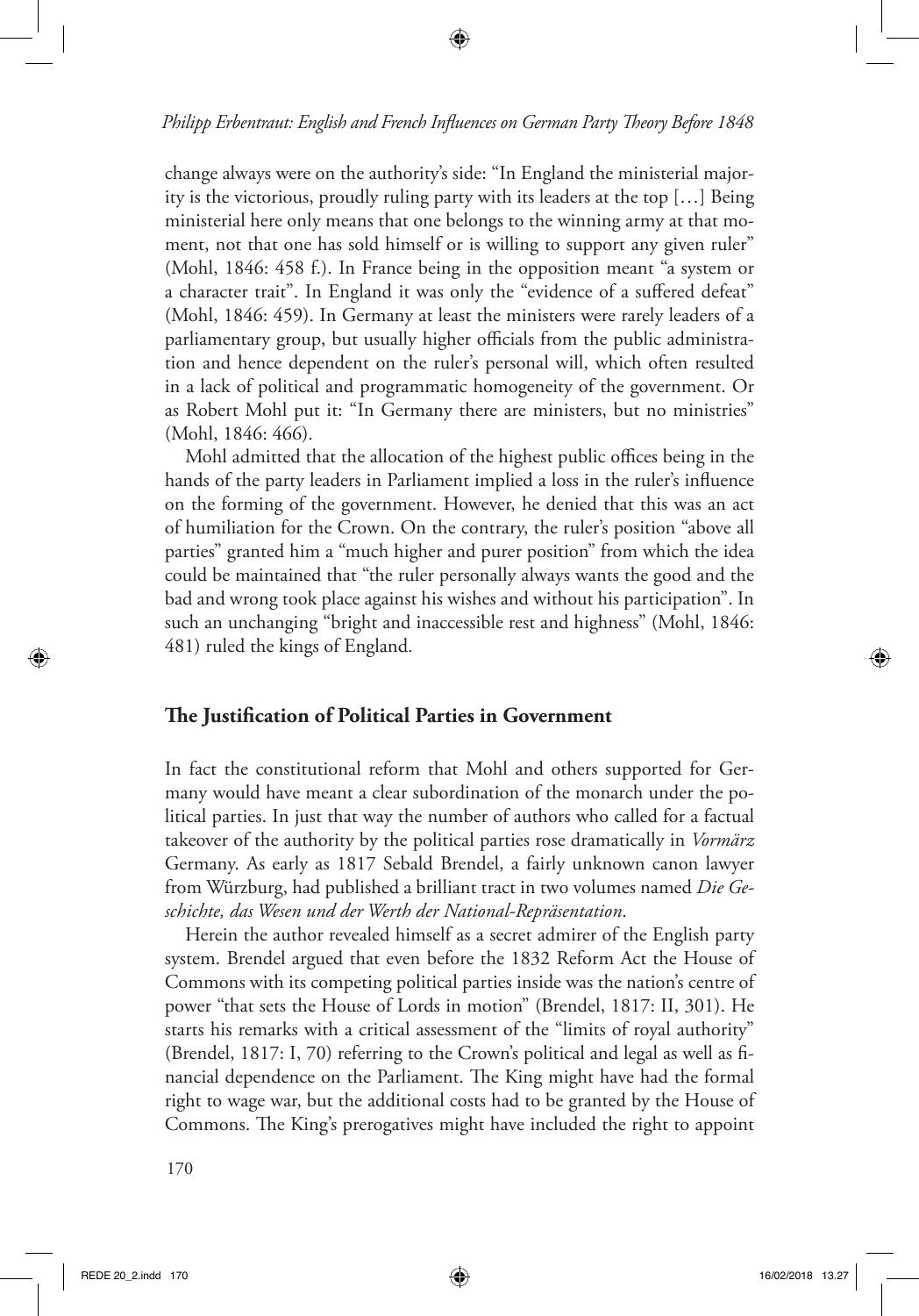the ministers, but they had to assume political responsibility to the House of Commons. So from Brendel's point of view the actual right to appoint the ministers belonged to the House of Commons, or even more precisely to the dominant party in Parliament.

This embarrassing verdict was put in polite words: "The ministers generally are taken from the House of Commons, making proposals on behalf of the King, but he relies on their acumen to obtain the majority of votes" (Brendel, 1817: I, 90). In fact, holding the majority does not only seem to be an act of political acumen for the ministers, but much more a question of political survival. For: "If the regent chose ministers who failed to win the Parliament's confidence, so that almost none of their bills would go through, the king would to some extent be obliged to dismiss them" (Brendel, 1817: I, 90). The ministers' dependency on the parliamentary majority became evident. It speaks in his favour that Brendel, as a liberal thinker, at this point of his argumentation also pays attention to the role of the parliamentary minority. To him the existence of a powerful *Oppositions-Parthei* (Brendel, 1817: I, 93) was the best safeguard of civil freedom. He even calls opposition the "guiding principle of the parliament" (Brendel, 1817: I, 94) or the nation's "public conscience" (Brendel, 1817: II, 332), which was "identical to the real goal of any constitution". Without such a "real oppositional spirit" any legislative assembly was in danger of becoming "a Roman or French senate" (Brendel, 1817: I, 94).

The benefit of a "true, noble and genuine opposition", the Hegelian Eduard Gans agreed, was appreciated in constitutional England in such a way that "Pitt, when he once became aware of the misfortune of having no opposition in Parliament, held Old England for lost, and sought to purchase an opposition out of his own funds" (Gans, 1841: 92). It was not by chance that the term "His Majesty's Opposition" was also used, in recognition of the indispensable role of the oppositional party in the British system of government.

The practical constitutional function of the opposition, which Brendel mentions, is no longer the traditional supervision of the government, but their intentions were targeted at the "resignation of the ministers". So in case of serious political mistakes or just unlucky administration the ministers would be under the gun soon and could not "hesitate to resign from the ministry" (Brendel, 1817: I, 93). This was seen as the starting point for a constant alternation between majority and minority, because "the resigning ministers normally convert to the oppositional party and reinforce it anew in case it has been weakened before by the election of the new ministers" (Brendel, 1817: I, 91). As an attentive observer of the English parliamentarianism Brendel also does not forget to mention that the supporters of the opposition "are seated side by side in parliament, and so are those of the ministerial party" (Brendel, 1817: I, 93). Finally the author argues – similar to Hegel and Bülau – against the verdict of the English constitution as a form of mixed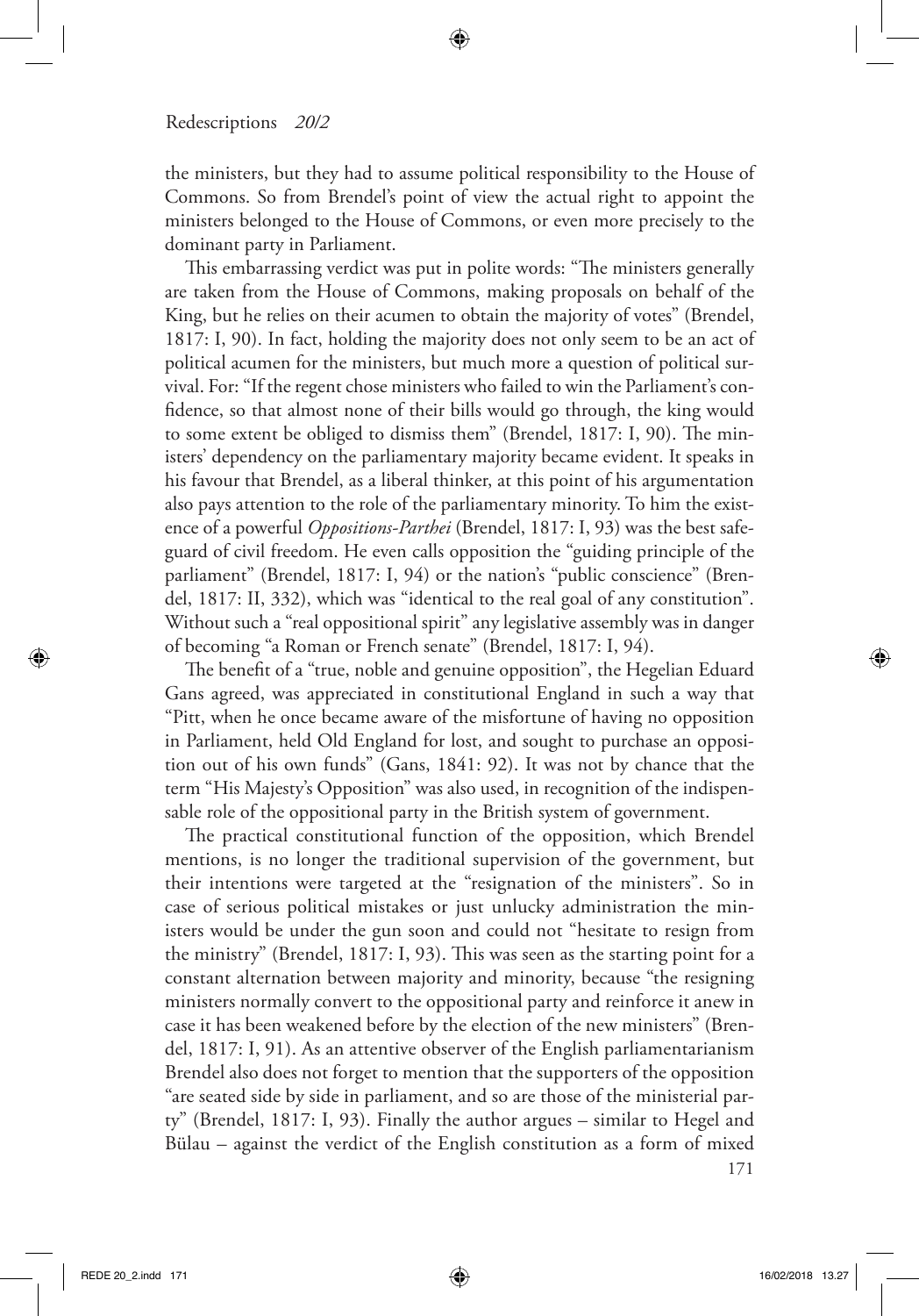government according to which all the ministerial supporters are seated in the aristocratic House of Lords whereas the opposition on the whole was in the democratic House of Commons: "The opposition is in both Houses" and counted among its supporters "very often blue-blooded princes" (Brendel, 1817: I, 93).

Brendel's analysis reveals deep insights into the real functioning of a representative system. Nevertheless similar observations had already been made as early as in 1816 when the Rhenish liberal Johann Friedrich Benzenberg wrote in his work "On constitution": "In England there are always two parties in the assemblies, of which one holds the ministry and the other one wants to take over. The latter now criticises almost everything that the ministers do and accuses them all the time of inability and ignorance. If it manages to bring the ministers into a minority, they resign and a new government is formed. Now the old ministry goes into opposition. Among this competition of two ministries, one of which holds the office and the other of which wants to bring it down, the tree of civil liberty thrives and prospers, never oppressed by any ministerial despotism" (Benzenberg, 1816: 250).

Like Brendel, Benzenberg also identifies the opposition as the "public conscience of the government" (Benzenberg, 1816: 249). So in England nobody found it discreditable that "one changes allegiance from the opposition to the ministerial party. Indeed, when the ministry resigns it counts as a point of honour that none of its members stays" (Benzenberg, 1816: 251). The same mechanism is described in Ancillon's remarks on the English constitution in 1825: "Among the representatives of the people there are always men who would like to enter the ministry themselves. The real means to that end is to overthrow the existing ministry by removing its majority" (Ancillon, 1825: 155).

172 Thus with reference to England it was again Hegel who criticised the German constitutional practice of suspending the ministers from the legislative assemblies. On the contrary the ministers should be Members of Parliament. For "the ministry and state council essentially have to compete within the assembly of estates" (Student lecture notes Wannemann, 1817/18: 193), because otherwise unnecessary dissent emerged between the legislature and the government. In this matter Hegel had a well-defined position. Hence in his work published in 1817 on the Württemberg estates (*Landständeschrift*) he already rejected the perception of the English opposition as "a party against the government or against the ministry" as the "opinion of uninformed [persons]". So even if the opposition challenged the ministry not only in a single issue, but fundamentally, the challenge did not apply to the principle of government at all: "What is often seen as something bad, namely that the opposition only wants to assume the ministry in fact is its most important justification" (GW 15, 40). It was in other words the legitimate task of the opposition to obtain a majority in order to overturn the government becoming the governing party itself. In this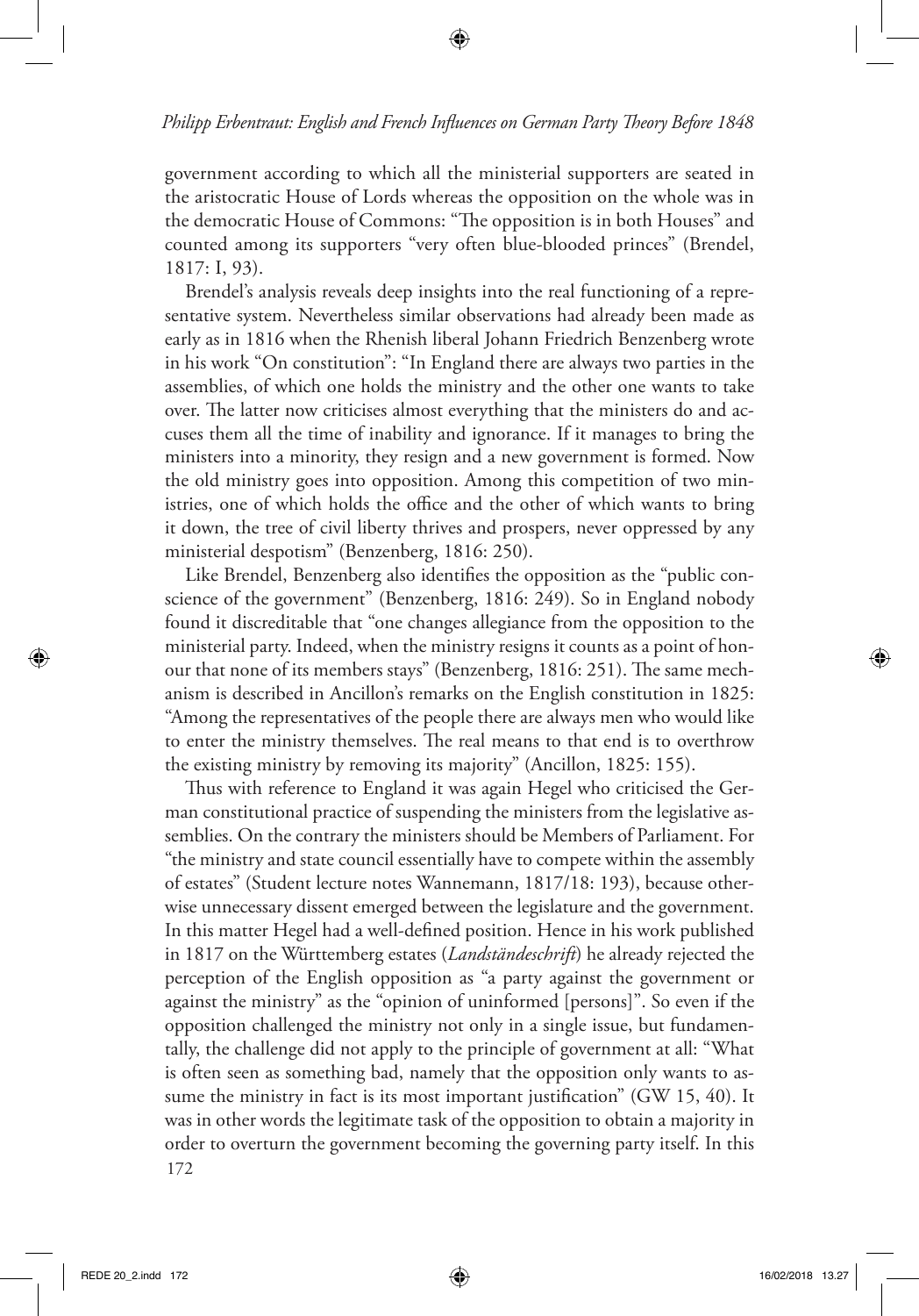sense, one may well understand a remark by Hegel from the winter semester 1824/25 which his student Griesheim wrote down as follows: "The opposition of the assembly is of the right kind, if it is merely partisanship [*Partheisucht*]. In England, the main interest of the opposition is against the ministry, such is the right way of opposition and it shows that the opposition, as well as the other parts of the assembly, respects state principles" (Student lecture notes Griesheim, 1824/25: 707).

Further confirmation of this picture of Hegel as a "critical friend" of political parties can be added if we take into account his article on the British Reform Act 1832 (*Über die englische Reformbill*) written near to his death in 1831 including a very concise analysis of the English political system. This law changed the constituencies for the election of the British Parliament for the first time in almost 150 years. The reform removed some gross injustices from the completely outdated English electoral system. Previously, the existence of the notorious "rotten boroughs" had provoked criticism. These were electoral districts in which sometimes only a handful of oligarchs had the right to send a deputy to the Parliament because of the census suffrage, while at the same time large densely populated industrial districts were not allowed to elect even a single representative. Together with the French July revolution of 1830 introducing a greater degree of parliamentary government in France, this Westminster watershed of 1832 remarkably sharpened the understanding of parliaments, elections and parties in Britain from the point of view of German observers.

For example Hegel begins his argumentation here with the statement that the "effective executive power" in England was established in the Parliament (GW 16, 398). As the main reason for its superiority he mentions the Parliament's unrestricted budget law, which led to a situation in which the "so-called purely legislative power" "gained the victory" every time (GW 16, 384): "As now the parliament is entitled to the sovereign budget law (even including the sum for the sustenance of the person of the King and his family) – i.e. the total of the amounts for waging war and making peace, an army, ambassadors and so on, and hence a ministry may only remain in power, i.e. survive, inasmuch as it subscribes to the parliament's views and will, the monarch's share in the executive power is more illusory than real, and the essence [of power] resides in the parliament" (GW 16, 382 f). The monarchical principle in England had "not much left to lose".

As a historical example Hegel mentions the "downfall of the Wellington ministry" that was solely "caused by its minority concerning the upcoming regulation of the king's civil list". In general the Parliament only had to deal with a "dependent and incorporated ministry and actually only with its own members, because only the ministers may submit a legislative proposal in this role" (GW 16, 393). According to Hegel the former constitutional theory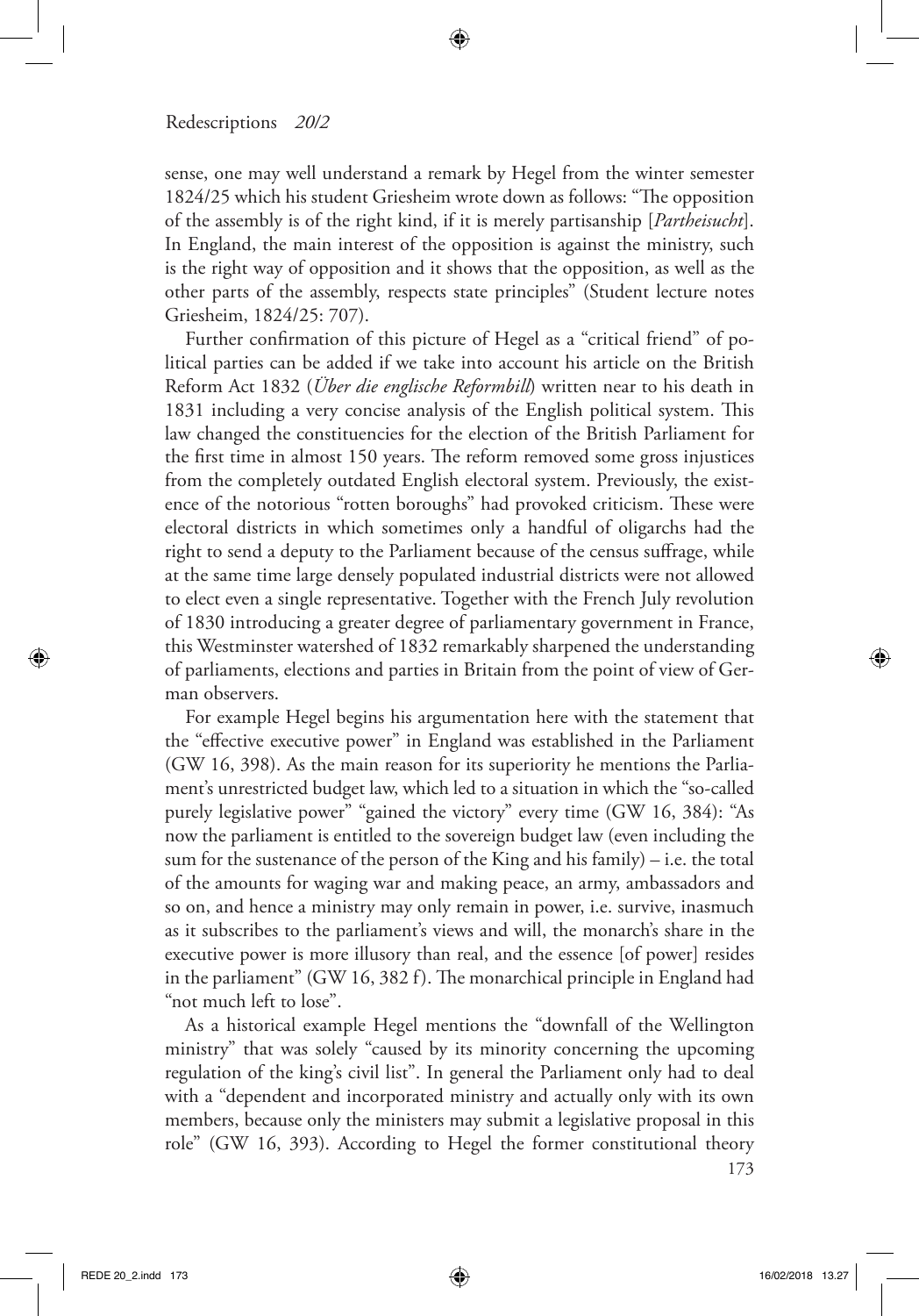overestimated the rights of the Crown (which only existed on paper), ignoring the fact that "the appointment of the ministers and other officials of the executive branch on its own is something formal and powerless and factually is determined by the effective governmental power. In England we consider this power in Parliament" (GW 16, 384). So surely it was more of a proof of the actual balance of power than only a question of "etiquette", as Hegel seems to guess, that "the monarch only appoints the Prime Minister directly and the latter forms the remaining part of the cabinet" (GW 16, 382).

It fits into the picture that Hegel immediately ironises against the political left in France, astonished that the "individuals who went over from the opposition to the ministry now nearly act upon the same maxims as the displaced predecessors" (GW 16, 400). These were "naive complaints". It took more to rule than remaining true to one's principles.<sup>5</sup> In a different way from the French the English here had a "more pragmatic concept of the state and a notion of what it means to have a government and to rule" (GW 16, 402). The English nation had a lucid mind recognising that "there has to be a government, providing confidence to a body of men who are adept at ruling, because the mind of particularity also acknowledges the general particularity of knowledge, experience and practice which the aristocracy has that solely addresses itself to such interest" (TWA 12, 538). And in his *Lectures on the Philosophy of History* published in 1837 by the editor Eduard Gans Hegel mentions: "It is solely based on this state of particularity that England has a government which France does not have" (Hegel, 1837: 445).

Indeed Hegel at the same time criticises the bribery scandals on the occasion of the English parliamentary elections as "foulness of a Republican nation" (TWA 12, 537). Nevertheless this "absolutely inconsequent and corrupt circumstance" had the advantage that "it constitutes the chances for a government, i.e. a majority of men in Parliament who are statesmen who have attended to the affairs of state since their adolescence" (TWA 12, 538). Hegel no doubt exaggerates in asserting that experts were "unanimous that the English constitution was maintained by its misuses, namely the rather unequal and hence unjust, sometimes completely useless privileges in matters of the suffrage" (GW 15, 40). On the other hand there was no denying that in the vanguard of the English aristocracy there were "a number of talented men who solely attended to the political profession and the public interest" (GW 16, 387). This "political class" and the "party" arising from it had to be joined by all those who wanted to make politics their profession. Compared to this relatively large number of capable English career politicians there were much fewer politicians in Germany who had "significant insight and experience in public affairs" and even fewer "who could be called statesmen" (GW 15, 38).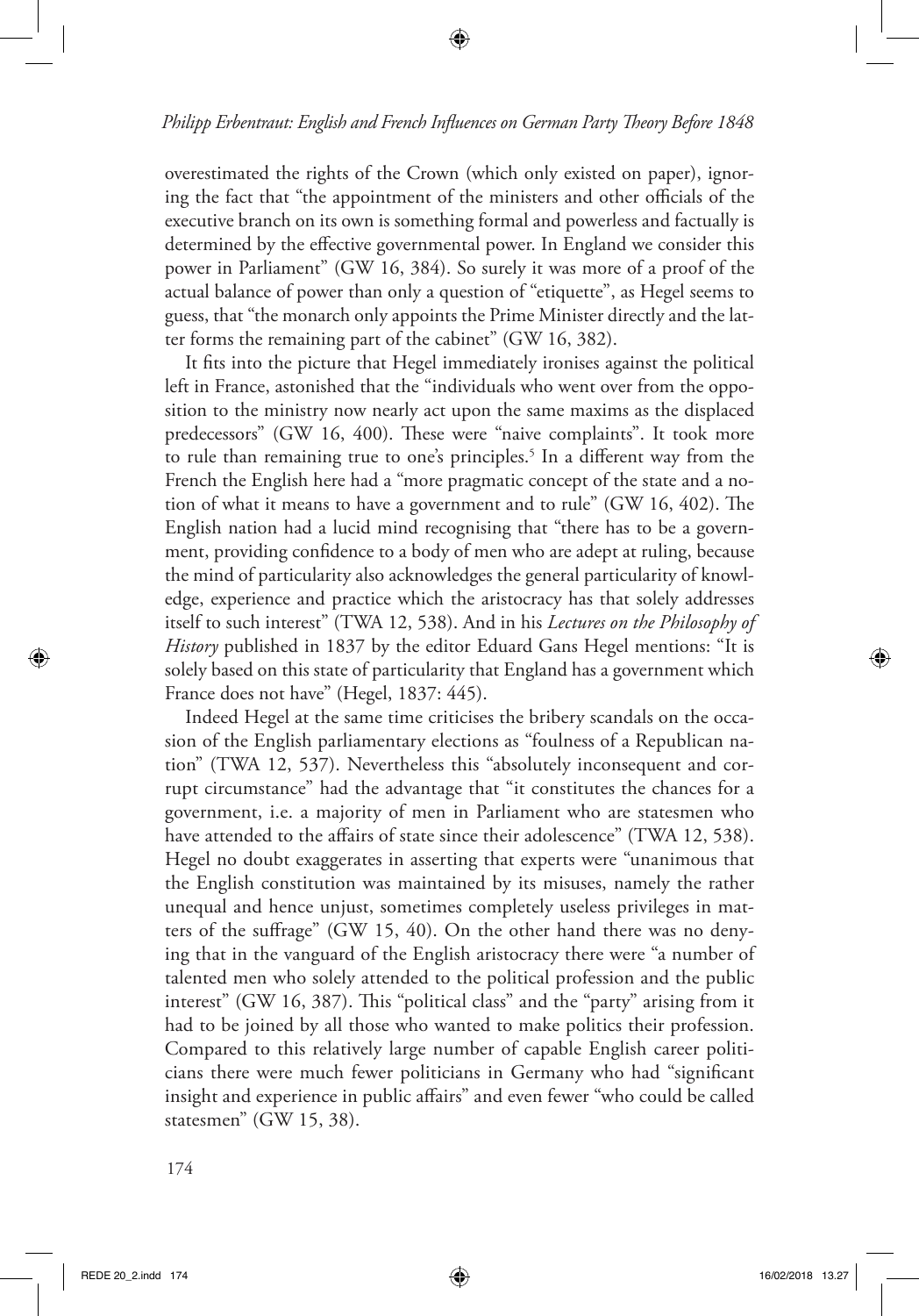#### **Conclusion**

The Basic Law for the Federal Republic of Germany ("Grundgesetz") with its article on political parties dates from 1949. This first-time constitutional anchorage had already been preceded by an intensive discussion on parties, and even the "Party State", during the Weimar period. The partisan character of the political disputes in the Imperial Empire after 1871 (and before in Prussia) as well as the strongly increased affirmative use of the word "Partei" since the Revolution of 1848/49 are also well known. But parties, even party theory in the German *Vormärz*? This is surprising, because it was widely believed that there were no parties at that time in Germany, at least not in the current sense of organised political groups, but at most as loose associations of ideologically like-minded persons (*Gesinnungsgemeinschaften*).

Accordingly, there had been no party theory, at best hostility towards political parties. On the contrary the paper aims to show how the influence of international, especially English constitutional practices and political thought led German writers to a complex and elaborate theory of political parties as early as at the eve of the 1848 German revolution. This characterisation clearly contradicts the prevailing opinion as expressed in the vast majority of the relevant academic literature, which identifies a general anti-party sentiment as an ideological paradigm of 19th century German political thought. Against this long-standing prejudice I argue for a revision of our verdict on the *Vormärz* concept of political parties in favour of a more benign view.

Thereby the problems faced by contemporary observers at the first appearance of political parties are, in a fascinating way, similar to those of modern political parties. The answers found at that time may provide some eye-openers by anticipating certain ideas and concepts of the present. In the future debate, however, it could be even more important to make these diverse historical stimulus potentials visible and thus available for current questions of party research. In this way the argumentative arsenal in the current debates on parties and the Party State could be profoundly expanded by recourse to the archives of the history of political ideas.

In fact, many writers of that time advocate the existence of intermediate organisations as competing brokers between civil society and the state. Furthermore, they highlight the necessity of opposition and party competition within any legislative assembly and acknowledge that the ministry depends on the majority party's support. Hence, special attention should be paid to praise of the highly developed political parties in England. Representing the national interest instead of any particular faction, Whigs and Tories are described as legitimate keepers of governmental power and as guarantors of the stability of the English constitution.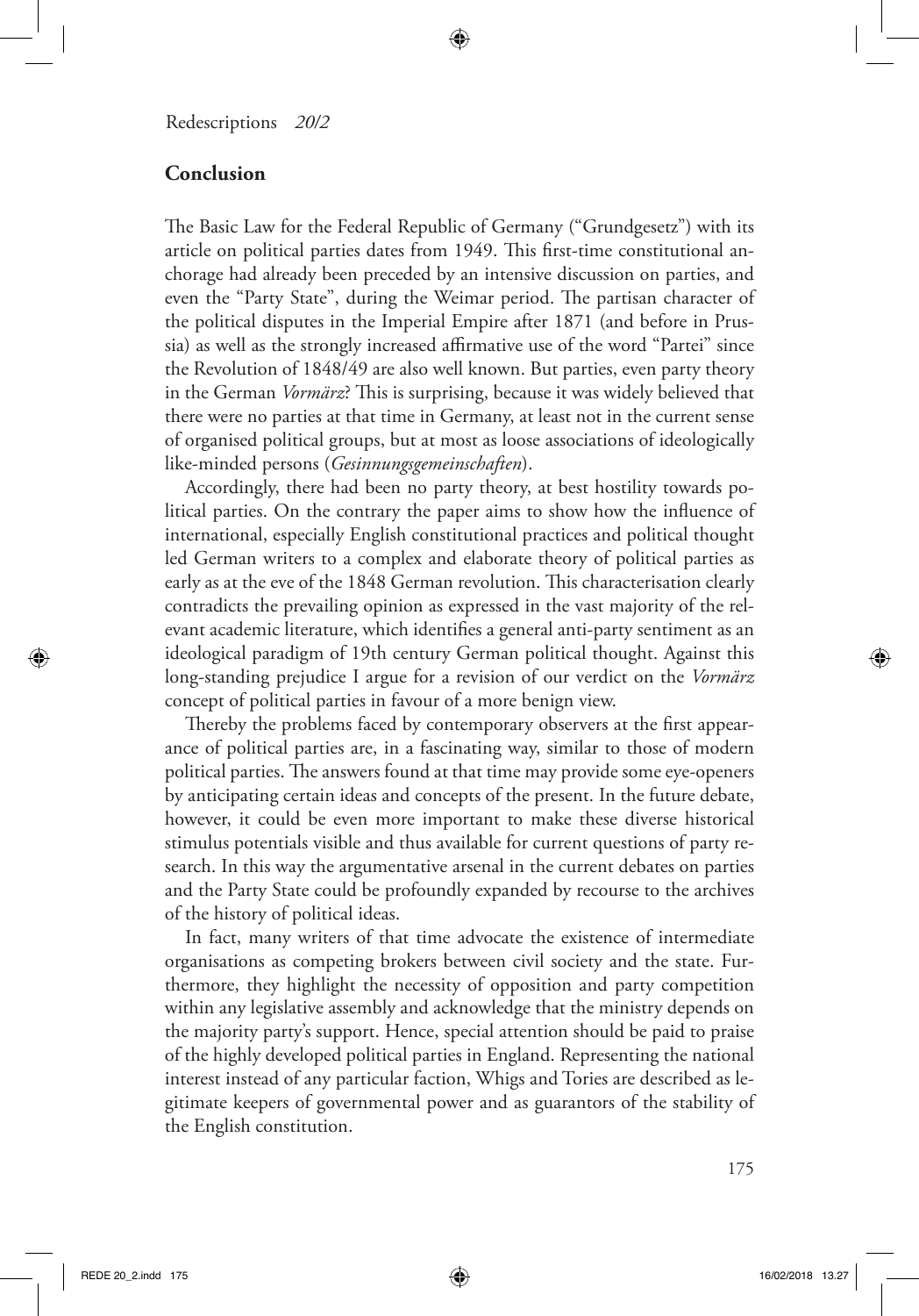Given such clear ideas of parties as real political groups instead of loose associations of only like-minded persons (*Gesinnungsgemeinschaften*), the accusation can no longer be maintained that German Party Theory was mentally backward before 1848. Against this background, the praise of political parties, which I have reported here, must be taken seriously. Groups of people coming together to contest elections and hold power in government were not a mystery to German *Vormärz* writers. As a result of the paper we can confirm an unfortunately often unappreciated finding by Gunther Eyck, who stated as early as 60 years ago: "The opinion which has occasionally been heard that English and French forms of representative institutions and liberal concepts of government remained without lasting effect in Germany does not hold true of Vormärz liberalism" (Eyck, 1957: 340).

From author to author, from source to source, it becomes increasingly clear how important the reception of English parliamentarism was and is for the German party theory. Attention should be paid to this, because in fact "all German discussions about England in the *Vormärz* period are covert discourses about Germany" (Jamme, 1995: 9). Some of these ideas would, on closer inspection, probably prove to be an import and re-import of ideas.

Within this pan-European laboratory of political and social reform, the analysts observed each other carefully at all times, studying curiously the experiments of their neighbours, and searched for new formulas and models which they could accept or reject for their own prospective research. Not least the sources presented may prove in that sense that party theories can be read as a strand of an early transnational discourse about the future of state and society on the eve of the fateful year 1848 in Europe.<sup>6</sup>

#### **Endnotes**

- 1 All translations are mine. I thank Michael Kelly for his support.
- 2 The term "Party State" may seem a rather questionable or even anachronistic description of the 19th century state of affairs both in England and especially semifeudal Germany. Its first use is usually attributed to Otto Koellreutter (1926: 86 ff.), who polemically denounces the constitutional reality of the Weimar Republic as a *Parteienstaat*. Later, the concept was made acceptable by Gerhard Leibholz's influential "Party State theory" in the Federal Republic (cf. Leibholz, 1966). In fact, the term already appears in a neutral though somewhat nonspecific sense in writing by the Swiss cultural historian Otto Henne am Rhyn from 1890 (cf. Henne am Rhyn, 1890: 128 f.). For the *Vormärz* time itself the existence of the concept cannot yet be proven. Heinrich von Gagern (1837/1959: 183) and Robert Mohl (1846: 455), however, are already in favour of "party rule" (*Parteiherrschaft*). In the contemporary sources the statement is also sometimes found that the character of the ruling parties is reflected in different state constitutions. This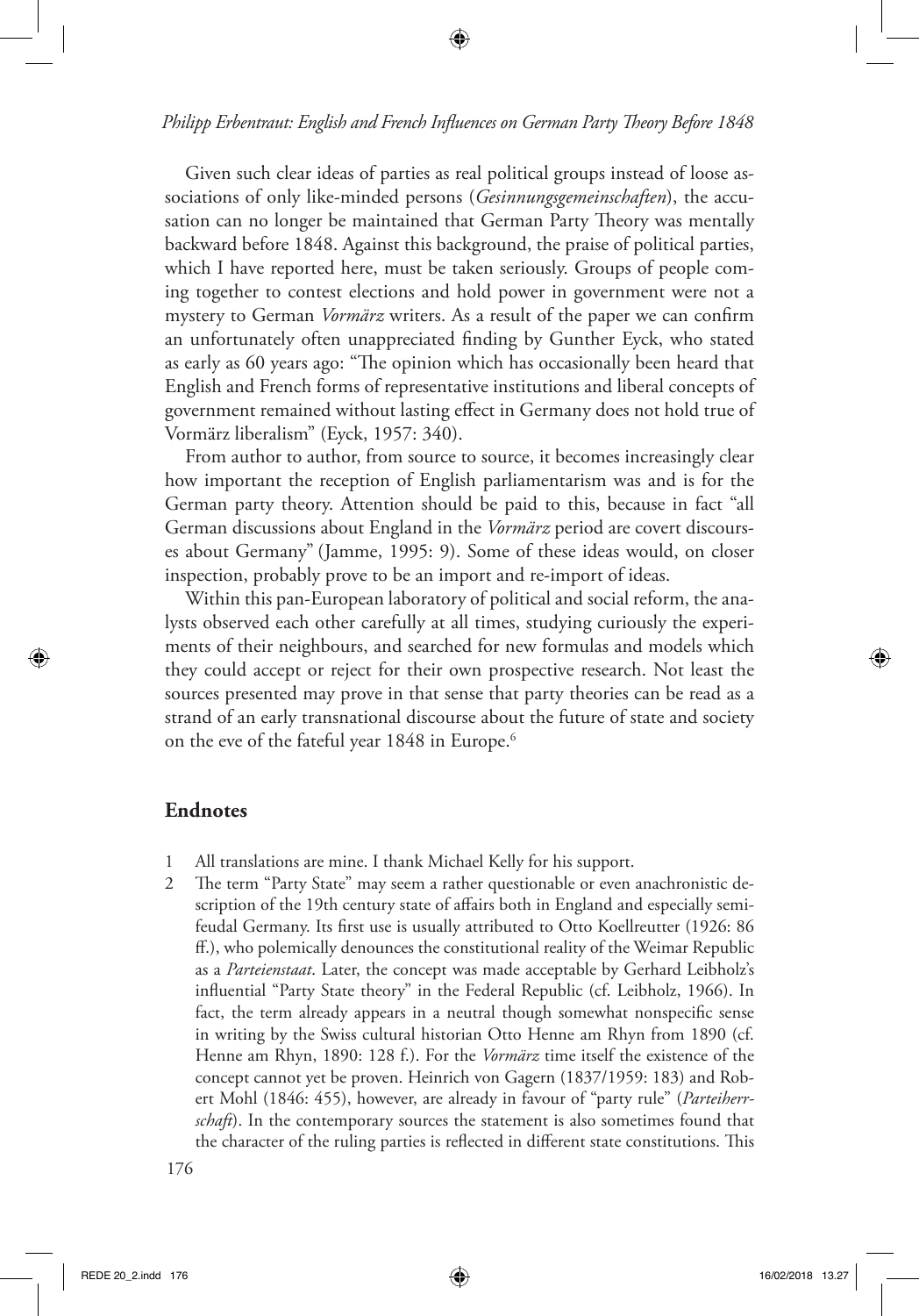is what Rohmer says: "Radicalism creates the idol state, liberalism the individual state; conservatism the racial state (*Raçestaat*), absolutism the form state (*Formenstaat*)" (Rohmer, 1844: 326). And the Young Hegelian Edgar Bauer hold that every party wanted to model the state from a certain point of view. The liberals propagated the "state of healthy common sense", the legitimists a "state of individuality" and the radicals claimed the "state of principles and theory" (Bauer, 1843: 7). He also states that "these forms of government are closely related to the political consciousness of the citizens, they are expressions of it" (ibid., 10).

- 3 English in the original.
- 4 Also the *Conversations-Lexikon* criticised that France, where the constitutional monarchy at least since the July Revolution of 1830 was "increasingly attracted to the parliamentary government [Parlamentarregierung]" and that since then "probably no country has experienced a faster and more frequent change of ministers." (Parlamentarregierung, 1840: 44). This is why especially France could not apply as a role model to the political institutions of Germany, as another anonymous author claimed in 1841, cause France was "truly not lucky with its state institutions, which only ever bring a fight of one party against the other, and where ministers, who come at the helm for ten times, and as often cede again, and do not have enough time and energy to provide for the public good" (Anonymous, 1841: 79).
- 5 In precisely the idealistic attitude criticised by Hegel, the Young Hegelian Eduard Meyen declared in 1844 that unlike in England and France the parties in Germany would arise not for the achievement of certain interests, but out of principles and ideas. The German party struggles therefore differed fundamentally from the English and French. The German was therefore "not as much a party man as a principle man", but his "party struggles are principle struggles" (Meyen, 1844: 222). He "follows the idea which animates him, and comes by the principle to the party, not by the party to the principle" (Meyen, 1844: 223 f.).
- 6 In particular, the question of the English influences on German party theory in the long nineteenth century is the subject of a new research project sponsored by the German Research Foundation (DFG), which was launched at the Goethe University Frankfurt am Main in the spring of 2017 under the direction of the author. A detailed description of the project can be found on the Internet at: www. fb03.uni-frankfurt.de/politikwissenschaft/erbentraut.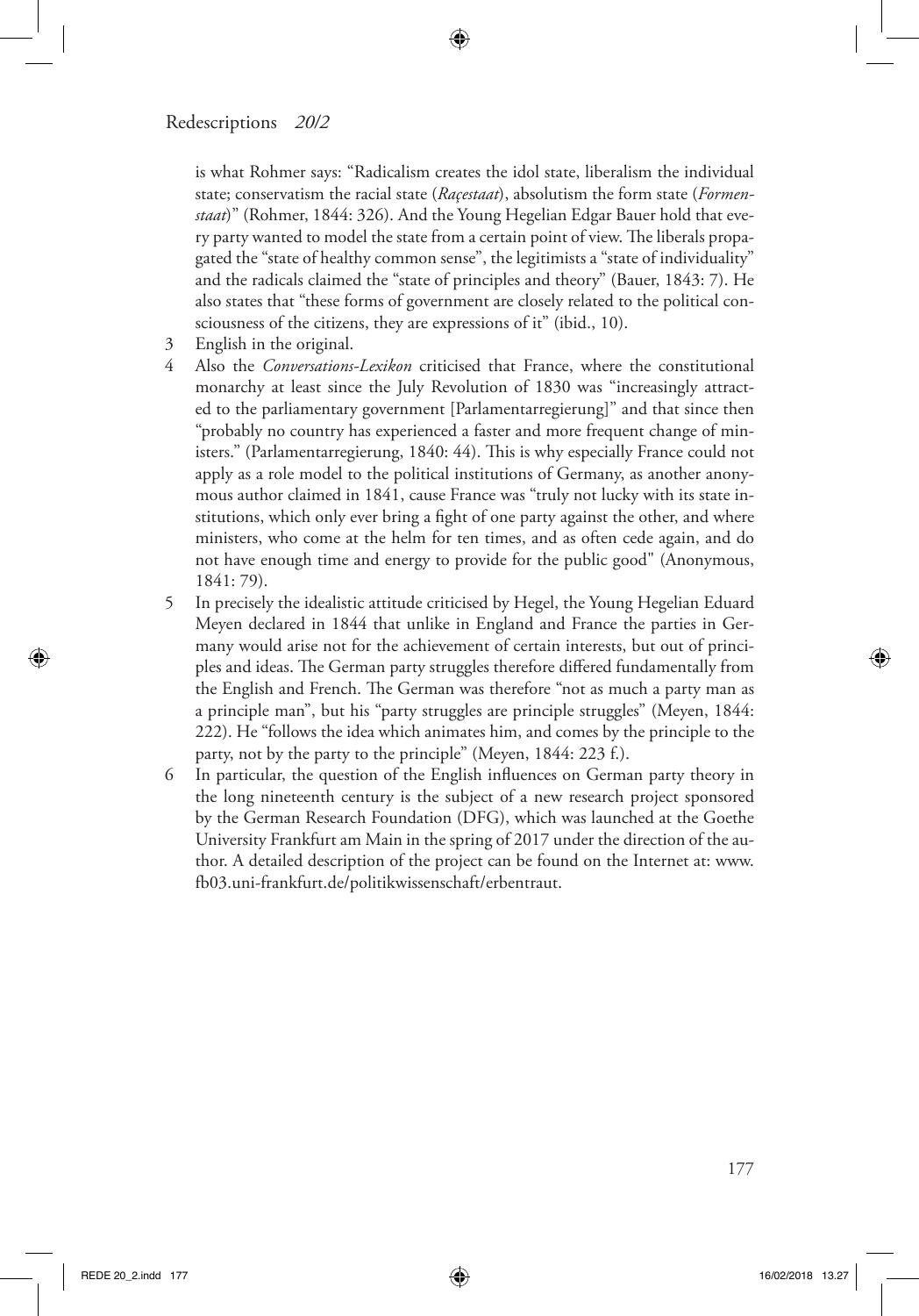### **References**

- ANCILLON, Friedrich, 1825. *Ueber den Geist der Staatsverfassungen und dessen Einfluß auf die Gesetzgebung.* Berlin.
- ANCILLON, Friedrich, 1828. Ueber die Beurtheilungen der Englischen Verfassung. In Friedrich Ancillon, *Zur Vermittlung der Extreme in den Meinungen.* Erster Theil. Geschichte und Politik. Berlin, 401–427.
- ANONYMOUS, 1841. *Erörterungen zu den Vier Fragen eines Ostpreußen von einem Nicht-Ostpreußen, worin die betreffenden Stellen aus den vier Fragen wörtlich abgedruckt sind.* Berlin.
- ANONYMOUS, 1848. *Europäische Umschau. Blicke auf die politischen Parteien Europa's und Nordamerika's, mit kurzen Charakteristiken ihrer vornehmsten Führer und Organe im Jahre 1847.* Grimma.
- ARENDT, Hannah, 1973. *The Origins of Totalitarianism.* Orlando.
- BACKES, Uwe, 2000. *Liberalismus und Demokratie Antinomie und Synthese. Zum Wechselverhältnis zweier politischer Strömungen im Vormärz.* Düsseldorf.
- BENZENBERG, Johann Friedrich, 1816. *Ueber Verfassung.* Dortmund.
- BOTZENHART, Manfred, 1977. *Deutscher Parlamentarismus in der Revolutionszeit* 1848–1850. Düsseldorf.
- BRENDEL, Sebald, 1817. *Die Geschichte, das Wesen und der Werth der National-Repräsentation*, 2 Vol. Bamberg and Leipzig.
- BÜLAU, Friedrich, 1843. Der constitutionelle Staat in England, Frankreich und Teutschland. *Neue Jahrbücher der Geschichte und Politik*, 6:1, 1–45.
- BURKE, Edmund, 1770. Thoughts on the Cause of the Present Discontents. In Paul Langford (ed.), *The Writings and Speeches of Edmund Burke*, Vol. 2. Oxford 1981, 241–323.
- ERBENTRAUT, Philipp, 2016. *Theorie und Soziologie der politischen Parteien im deutschen Vormärz 1815–1848*. Tübingen.
- ESSBACH, Wolfgang, 1988. *Die Junghegelianer. Soziologie einer Intellektuellengruppe.* München.
- EYCK, F. Gunther, 1957. English and French Influences on German Liberalism before 1848. *Journal of the History of Ideas*, 18:3, 313–341.
- GALL, Lothar, 1973. Das Problem der parlamentarischen Opposition im deutschen Frühliberalismus. In Gerhard Albert Ritter (ed.), *Deutsche Parteien vor 1918.*  Köln, 192–207.
- GANS, Eduard, 1841. Ueber Opposition. In Wilhelm Dorow (ed.), *Denkschriften und Briefe zur Charakteristik der Welt und Litteratur*, Vol. 5. Berlin, 90–93.
- GUNN, John, A. W., 1972. *Factions No More. Attitudes to Party in Government and Opposition in Eighteenth-century England; Extracts from Contemporary Sources.*  London.
- HARDTWIG, Wolfgang, 1985. *Vormärz. Der monarchische Staat und das Bürgertum.*  München.
- HEGEL, Georg Wilhelm Friedrich. Fragmente einer Kritik der Verfassung Deutschlands (1799–1802). In *Gesammelte Werke.* Vol. 5. Hamburg 1998, 1–219 (GW 5).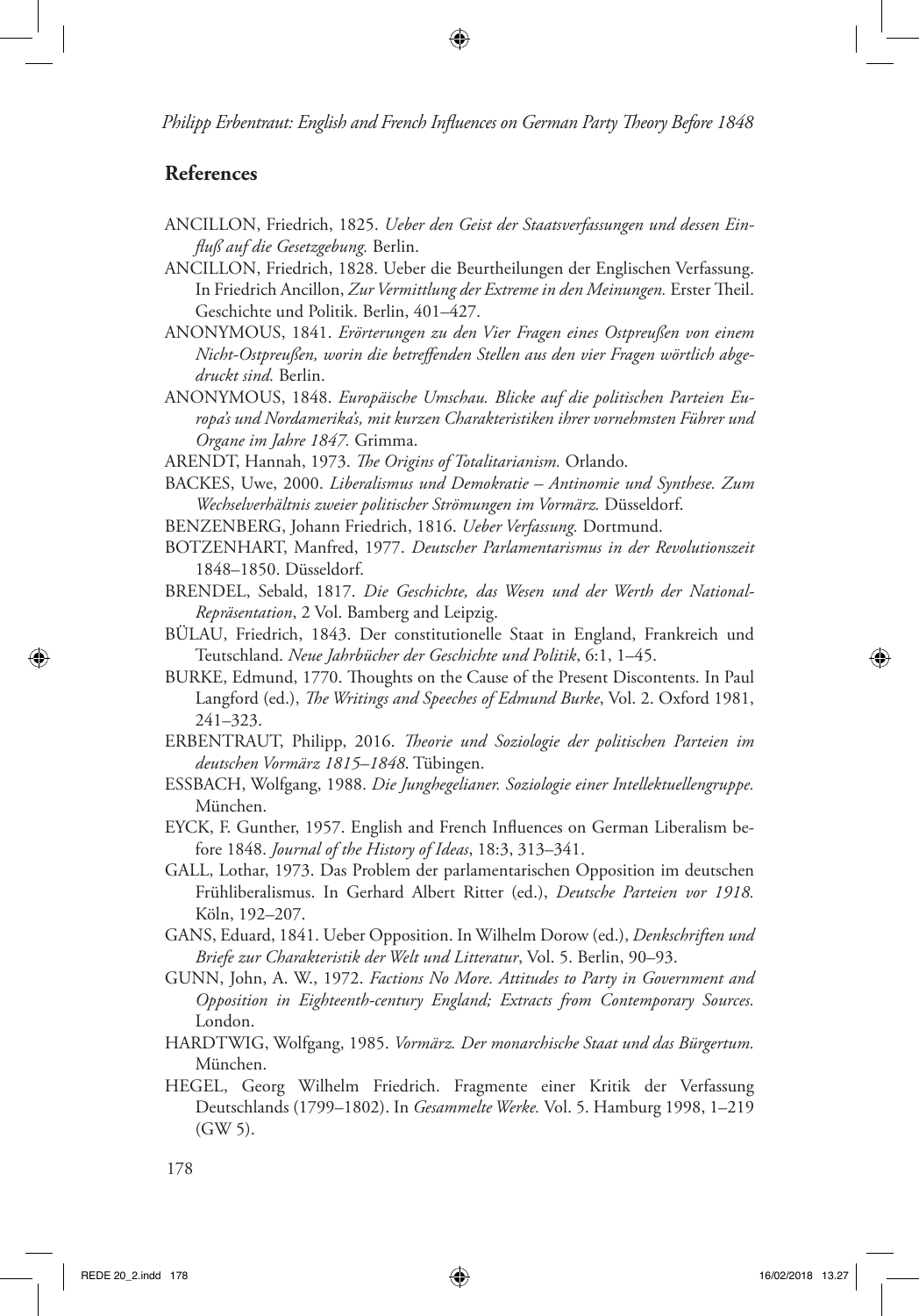- HEGEL, Georg Wilhelm Friedrich. Grundlinien der Philosophie des Rechts. In *Gesammelte Werke*. Vol. 14,1. Hamburg 2009 (1821) (GW 14,1).
- HEGEL, Georg Wilhelm Friedrich. Nachschrift Wannemann 1817/18. In *Gesammelte Werke.* Vol. 26,1. Hamburg 2013, 1–225 (Student lecture notes Wannemann 1817/18).
- HEGEL, Georg Wilhelm Friedrich. Philosophie des Rechts nach der Vorlesungsnachschrift K. G. v. Griesheims 1824/25. In Karl-Heinz Ilting (ed.), *Georg Wilhelm Friedrich Hegel: Vorlesungen über Rechtsphilosophie 1818–1831. Edition und Kommentar in sechs Bänden.* Vol. 4. Stuttgart-Bad Cannstatt 1974, 67–752 (Student lecture notes Griesheim 1824/25).
- HEGEL, Georg Wilhelm Friedrich. Schriften und Entwürfe I (1817–1825). In *Gesammelte Werke.* Vol. 15. Hamburg 1990 (GW 15).
- HEGEL, Georg Wilhelm Friedrich. Schriften und Entwürfe II (1826–1831). In *Gesammelte Werke.* Vol. 16. Hamburg 2001 (GW 16).
- HEGEL, Georg Wilhelm Friedrich, 1837. Georg Wilhelm Friedrich Hegel's Vorlesungen über die Philosophie der Geschichte. Edited by Eduard Gans, Berlin.
- HEGEL, Georg Wilhelm Friedrich. Vorlesungen über die Philosophie der Geschichte. In Eva Moldenhauer and Karl Markus Michel (eds.), *Theorie-Werkausgabe.* Werke, Vol. 12. Frankfurt a. M. 1970 (TWA 12).
- HENNE AM RHYN, Otto, 1890. *Die Kultur der Vergangenheit, Gegenwart und Zukunft in vergleichender Darstellung*, Vol. 2. Danzig.
- HÖRNER, Manfred, 1987. *Die Wahlen zur badischen zweiten Kammer im Vormärz (1819–1847)*. Göttingen.
- HUBER, Victor Aimé, 1841. *Ueber die Elemente, die Möglichkeit oder Nothwendigkeit einer konservativen Parthei in Deutschland.* Marburg.
- HUBER, Ernst Rudolf, 1978. *Dokumente zur deutschen Verfassungsgeschichte, Vol. 1: Deutsche Verfassungsdokumente 1830–1850.* Stuttgart.
- HUBER, Ernst Rudolf, 1988. *Deutsche Verfassungsgeschichte seit 1789, Vol. 2: Der Kampf um Einheit und Freiheit.* Stuttgart.
- JAMME, Christoph, 1995. Einleitung. In: Ders./ Elisabeth Weisser-Lohmann (Hrsg.), *Politik und Geschichte. Zu den Intentionen von G. W. F. Hegels Reformbill-Schrift.* Bonn, 7–14.
- KLENK, Friedrich, 1932. *Die Beurteilung der englischen Verfassung in Deutschland von Hegel bis Stahl (Vorläufer Stahls).* Tübingen.
- KOELLREUTTER, Otto, 1926. *Die politischen Parteien im modernen Staate.* Breslau.
- LEIBHOLZ, Gerhard, 1966. *Das Wesen der Repräsentation und der Gestaltwandel der Demokratie im 20. Jahrhundert.* Berlin.
- LEONHARD, Jörn, 2002. "True English Guelphs and Gibelines". Zum historischen Bedeutungs- und Funktionswandel von whig und tory im englischen Politikdiskurs seit dem 17. Jahrhundert. *Archiv für Kulturgeschichte,* 84:1, 175–213.
- MARX, Karl and Engels, Friedrich. *Marx Engels Werke.* Vol. 4. Berlin 1959.
- MEYEN, Eduard, 1844. Blick auf den Anstoß und die Richtung der deutschen Bewegung. In Ludwig Buhl (ed.), *Berliner Monatsschrift. Erstes und einziges Heft.* Mannheim, 212–239.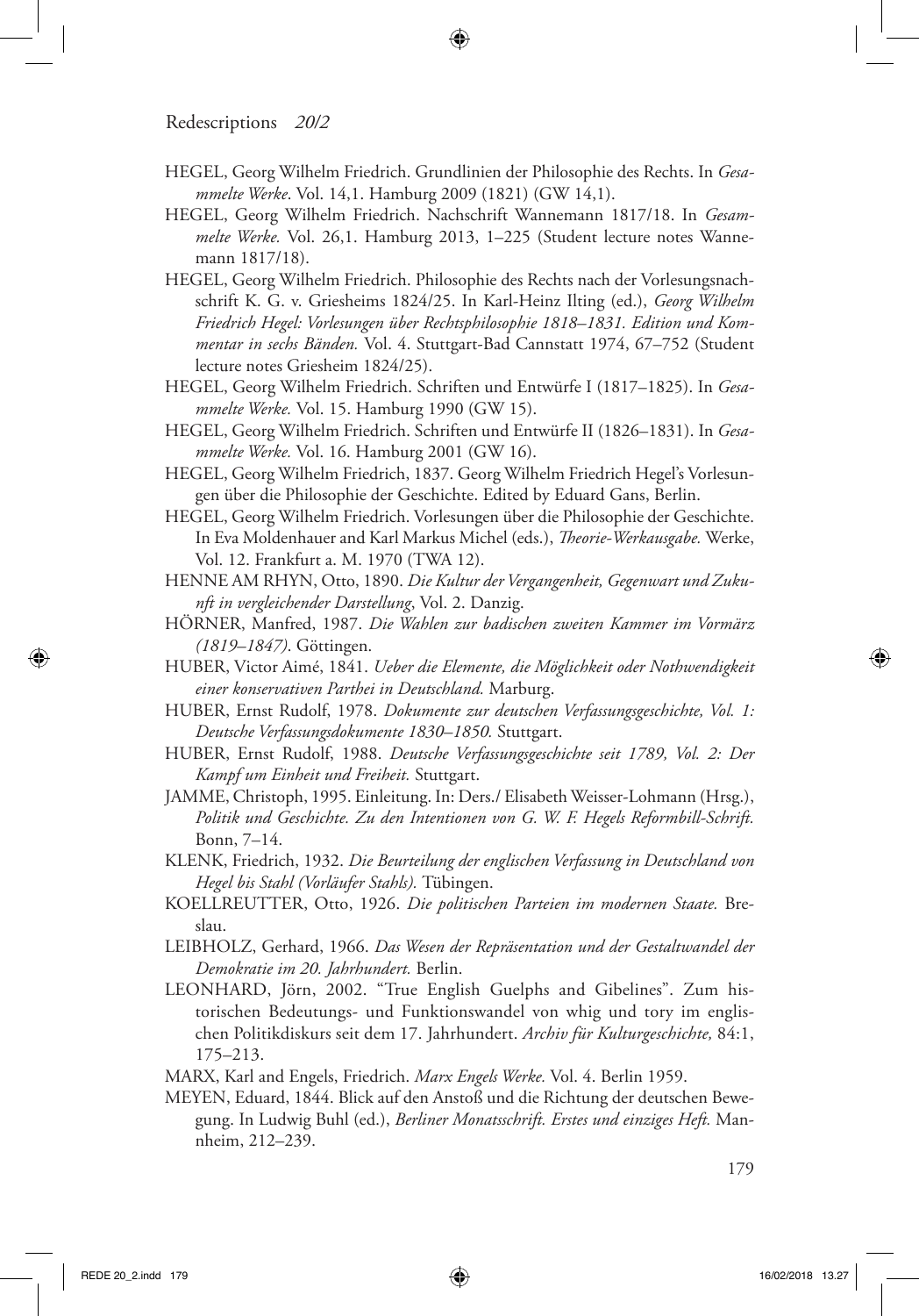- MURHARD, Friedrich, 1846. Englands Staatsverfassung. In Carl von Rotteck and Carl Theodor Welcker (eds.), *Das Staats-Lexikon. Encyklopädie der sämmtlichen Staatswissenschaften für alle Stände, in Verbindung mit vielen der angesehensten Publicisten Deutschlands.* Vol. 4, 352–412.
- PARLAMENTARREGIERUNG, 1840. In Friedrich Arnold Brockhaus (ed.), *Conversations-Lexikon der Gegenwart*. Vol. 4. Leipzig, 40–46.
- PARTEI, 1846. In Friedrich Arnold Brockhaus (ed.), *Allgemeine deutsche Real-Encyklopädie für die gebildeten Stände. Conversations-Lexikon.* Vol. 10. Leipzig, 729– 730.
- PÖLITZ, Karl Heinrich Ludwig, 1835. *Kritische Übersicht der neuesten Literatur der Staatswissenschaften.* Leipzig.
- ROHMER, Friedrich, 1844. *Friedrich Rohmer's Lehre von den Politischen Parteien. Erster Theil: Die Vier Parteien. Durch Theodor Rohmer.* Zürich und Frauenfeld.
- RUGE, Arnold, 1842. Kritik und Partei. Der Vorwurf gegen die neueste Geistesentwicklung. In *Deutsche Jahrbücher für Wissenschaft und Kunst* 5, 1175– 1182.
- SABINE, George, 1969. What is a Political Theory? In James A. Could and Vincent V. Thursby (eds.), *Contemporary Political Thought.* New York, 7–20.
- SCHIEDER, Theodor, 1974. Die Theorie der Partei im älteren deutschen Liberalismus. In *Theodor Schieder Staat und Gesellschaft im Wandel unserer Zeit.* München, 110–132.
- SIEMANN, Wolfram, 1985. *Die deutsche Revolution von 1848/49.* Frankfurt a. Main.
- SOLMS-LICH, Fürst Ludwig zu, 1838. *Deutschland und die Repräsentativ-Verfassungen.* Gießen.
- VON BEYME, Klaus, 1978. Partei, Faktion. In Otto Brunner, Werner Conze and Reinhart Koselleck (eds.), *Geschichtliche Grundbegriffe. Historisches Lexikon zur politisch-sozialen Sprache in Deutschland.* Vol. 4. Stuttgart, 677–733.
- VON BEYME, Klaus von, 1985. Karl Marx and Party Theory. *Government and Opposition,* 20:1, 70–87.
- VON DUSCH, Alexander, 1823. *Ueber das Gewissen eines Deputirten oder von dem System der Abstimmung in ständischen Versammlungen mit besonderer Rücksicht auf die Berathungen der badischen zweiten Kammer im Jahr 1822.*
- VON GAGERN, Heinrich, 1834. Brief an Hans Christoph von Gagern vom 18. Februar 1834. In Paul Wentzcke and Wolfgang Klötzer (eds.), *Deutscher Liberalismus im Vormärz. Heinrich von Gagern: Briefe und Reden 1815–1848.* Göttingen 1959, 130–134.
- VON GAGERN, Heinrich, 1837. Brief an Georg Beseler vom 26. November 1837. In Paul Wentzcke and Wolfgang Klötzer (eds.), *Deutscher Liberalismus im Vormärz. Heinrich von Gagern: Briefe und Reden 1815–1848.* Göttingen 1959, 182–185.
- VON GAGERN, Heinrich, 1845. Brief an Heinrich Karl Hofmann im Herbst 1845. In Paul Wentzcke and Wolfgang Klötzer (eds.), *Deutscher Liberalismus im Vormärz. Heinrich von Gagern: Briefe und Reden 1815–1848.* Göttingen 1959, 294–304.